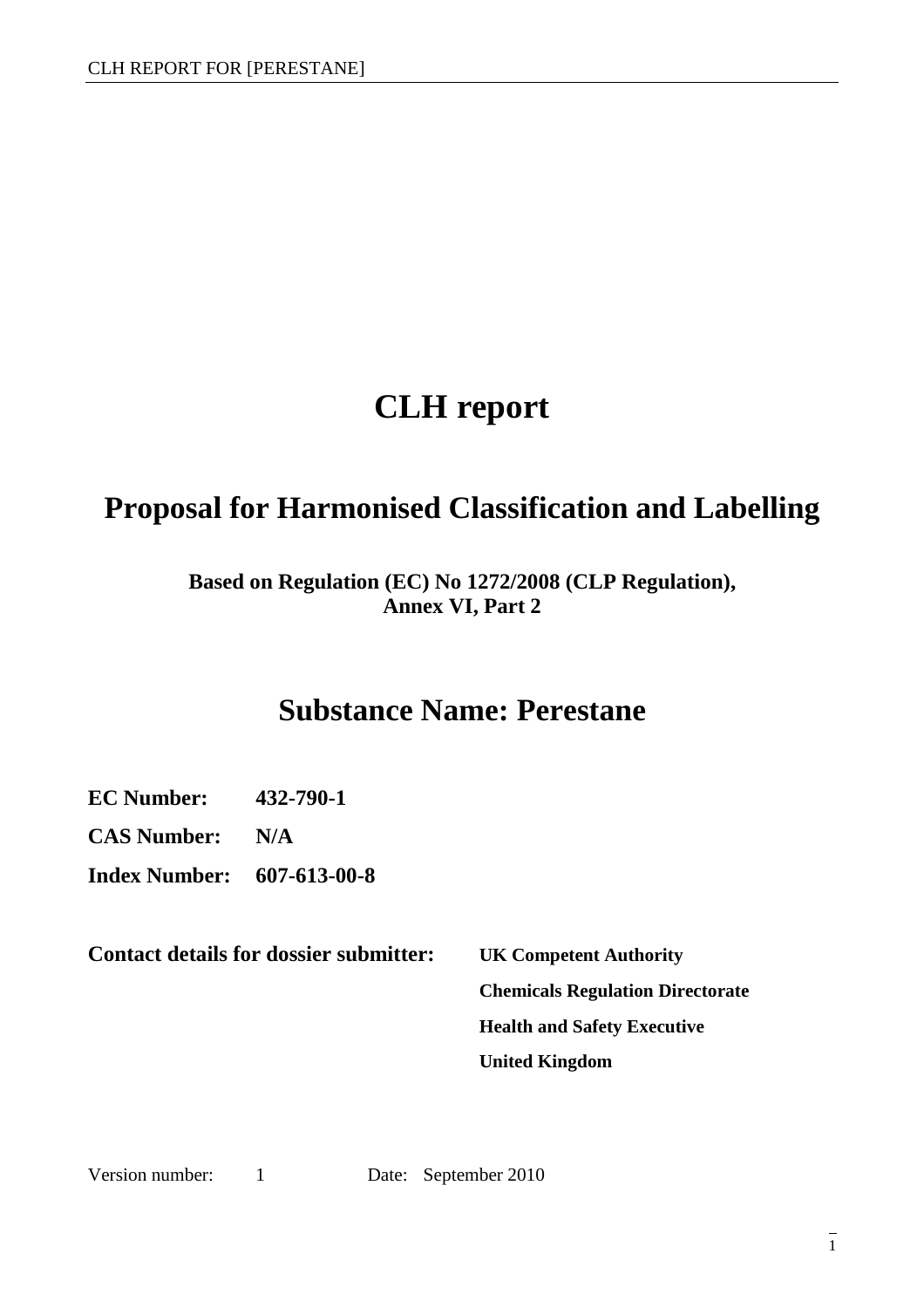# **CONTENTS**

# Part A.

| $\mathbf{1}$            |       |                                                                                      |  |  |
|-------------------------|-------|--------------------------------------------------------------------------------------|--|--|
|                         | 1.1   |                                                                                      |  |  |
|                         | 1.2   |                                                                                      |  |  |
|                         | 1.3   | PROPOSED HARMONISED CLASSIFICATION AND LABELLING BASED ON CLP REGULATION AND/OR DSD  |  |  |
|                         |       |                                                                                      |  |  |
| $\mathbf{2}$            |       |                                                                                      |  |  |
|                         | 2.1   |                                                                                      |  |  |
|                         | 2.2   |                                                                                      |  |  |
|                         | 2.3   |                                                                                      |  |  |
|                         | 2.3.1 | Current classification and labelling in Annex VI, Table 3.1 in the CLP Regulation 10 |  |  |
|                         | 2.3.2 |                                                                                      |  |  |
|                         | 2.4   |                                                                                      |  |  |
|                         | 2.4.1 | Current self-classification and labelling based on the CLP Regulation criteria10     |  |  |
|                         | 2.4.2 |                                                                                      |  |  |
| $\overline{\mathbf{3}}$ |       |                                                                                      |  |  |

# Part B

| 1                              |                                                                                               |  |
|--------------------------------|-----------------------------------------------------------------------------------------------|--|
| 1.1<br>1.2.<br>1.2.1<br>1.3    |                                                                                               |  |
| $\overline{2}$                 |                                                                                               |  |
| 2.1<br>2.2                     |                                                                                               |  |
| $\overline{\mathbf{3}}$        |                                                                                               |  |
| 3.1<br>3.1.1<br>3.1.2<br>3.1.3 | [INSERT HAZARD CLASS WHEN RELEVANT AND REPEAT SECTION IF NEEDED] ERROR! BOOKMARK NOT DEFINED. |  |
| $\overline{\mathbf{4}}$        |                                                                                               |  |
| 4.1<br>4.1.1<br>4.1.2          |                                                                                               |  |
| 4.1.3<br>4.2                   |                                                                                               |  |
| 4.2.1                          | 4.2.1.1<br>4.2.1.2                                                                            |  |
| 4.2.2                          | 4.2.1.3<br>4.2.1.4                                                                            |  |
| 4.2.3                          |                                                                                               |  |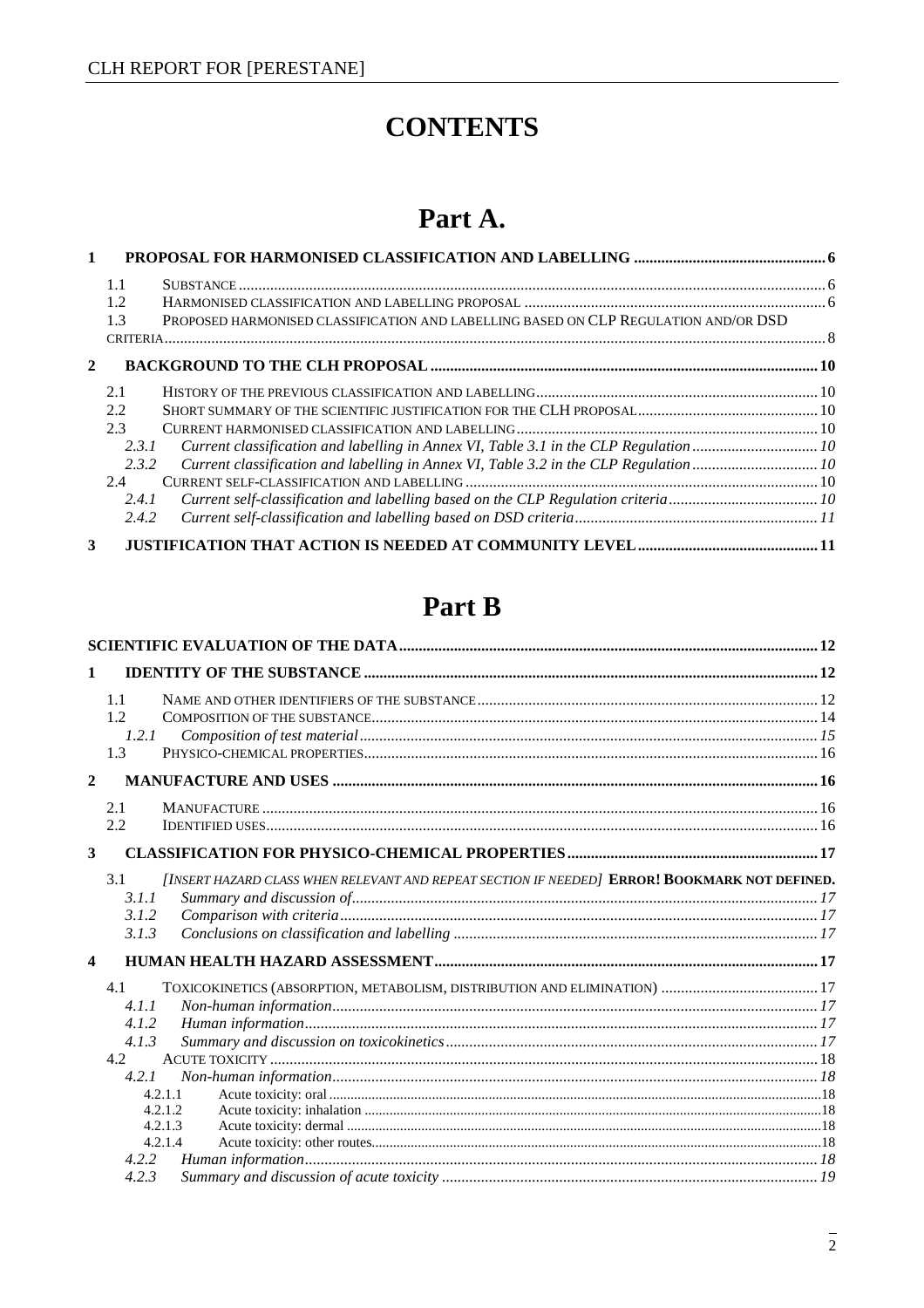| 4.2.4              |                                                                                                            |    |
|--------------------|------------------------------------------------------------------------------------------------------------|----|
| 4.2.5              |                                                                                                            |    |
| 4.3                |                                                                                                            |    |
| 4.3.1              |                                                                                                            |    |
| 4.3.2              |                                                                                                            |    |
| 4.3.3              |                                                                                                            |    |
| 4.4                |                                                                                                            |    |
| 4.4.1              |                                                                                                            |    |
| 4.4.1.1            |                                                                                                            |    |
| 4.4.1.2            |                                                                                                            |    |
| 4.4.1.3            |                                                                                                            |    |
| 4.4.1.4<br>4.4.1.5 |                                                                                                            |    |
|                    |                                                                                                            |    |
| 4.4.2.1            |                                                                                                            |    |
| 4.4.2.2            |                                                                                                            |    |
| 4.4.2.3            |                                                                                                            |    |
| 4.4.2.4            |                                                                                                            |    |
| 4.4.2.5            |                                                                                                            |    |
| 4.4.3              |                                                                                                            |    |
| 4.4.3.1            |                                                                                                            |    |
| 4.4.3.2            |                                                                                                            |    |
| 4.4.3.3            |                                                                                                            |    |
| 4.4.3.4            |                                                                                                            |    |
| 4.4.3.5            |                                                                                                            |    |
| 4.5                |                                                                                                            |    |
| 4.5.1              |                                                                                                            |    |
| 4.5.2              |                                                                                                            |    |
| 4.5.3              |                                                                                                            |    |
| 4.5.4              |                                                                                                            |    |
| 4.5.5              |                                                                                                            |    |
| 4.6                |                                                                                                            |    |
| 4.6.1              |                                                                                                            |    |
| 4.6.1.1            |                                                                                                            |    |
| 4.6.1.2            |                                                                                                            |    |
| 4.6.1.3<br>4.6.1.4 |                                                                                                            |    |
| 4.6.1.5            |                                                                                                            |    |
| 4.6.2              |                                                                                                            |    |
| 4.6.2.1            |                                                                                                            |    |
| 4.6.2.2            |                                                                                                            |    |
| 4.6.2.3            |                                                                                                            |    |
| 4.6.2.4            |                                                                                                            |    |
| 4.6.2.5            |                                                                                                            |    |
| 4.7                |                                                                                                            |    |
| 4.7.1              |                                                                                                            |    |
| 4.7.1.1            |                                                                                                            |    |
| 4.7.1.2            |                                                                                                            |    |
| 4.7.1.3            |                                                                                                            |    |
| 4.7.1.4<br>4.7.1.5 |                                                                                                            |    |
| 4.7.1.6            |                                                                                                            |    |
| 4.7.1.7            |                                                                                                            |    |
| 4.7.1.8            | Summary and discussion of repeated dose toxicity findings relevant for classification according to DSD22   |    |
| 4.7.1.9            | Comparison with criteria of repeated dose toxicity findings relevant for classification according to DSD22 |    |
| 4.7.1.10           | Conclusions on classification and labelling of repeated dose toxicity findings relevant for classification |    |
|                    |                                                                                                            |    |
| 4.8                | SPECIFIC TARGET ORGAN TOXICITY (CLP REGULATION) - REPEATED EXPOSURE (STOT RE) 22                           |    |
| 4.8.1              | Summary and discussion of repeated dose toxicity findings relevant for classification as STOT RE           |    |
|                    |                                                                                                            |    |
| 4.8.2              | Comparison with criteria of repeated dose toxicity findings relevant for classification as STOT RE 22      |    |
| 4.8.3              | Conclusions on classification and labelling of repeated dose toxicity findings relevant for classification |    |
|                    |                                                                                                            |    |
| 4.9                |                                                                                                            | 23 |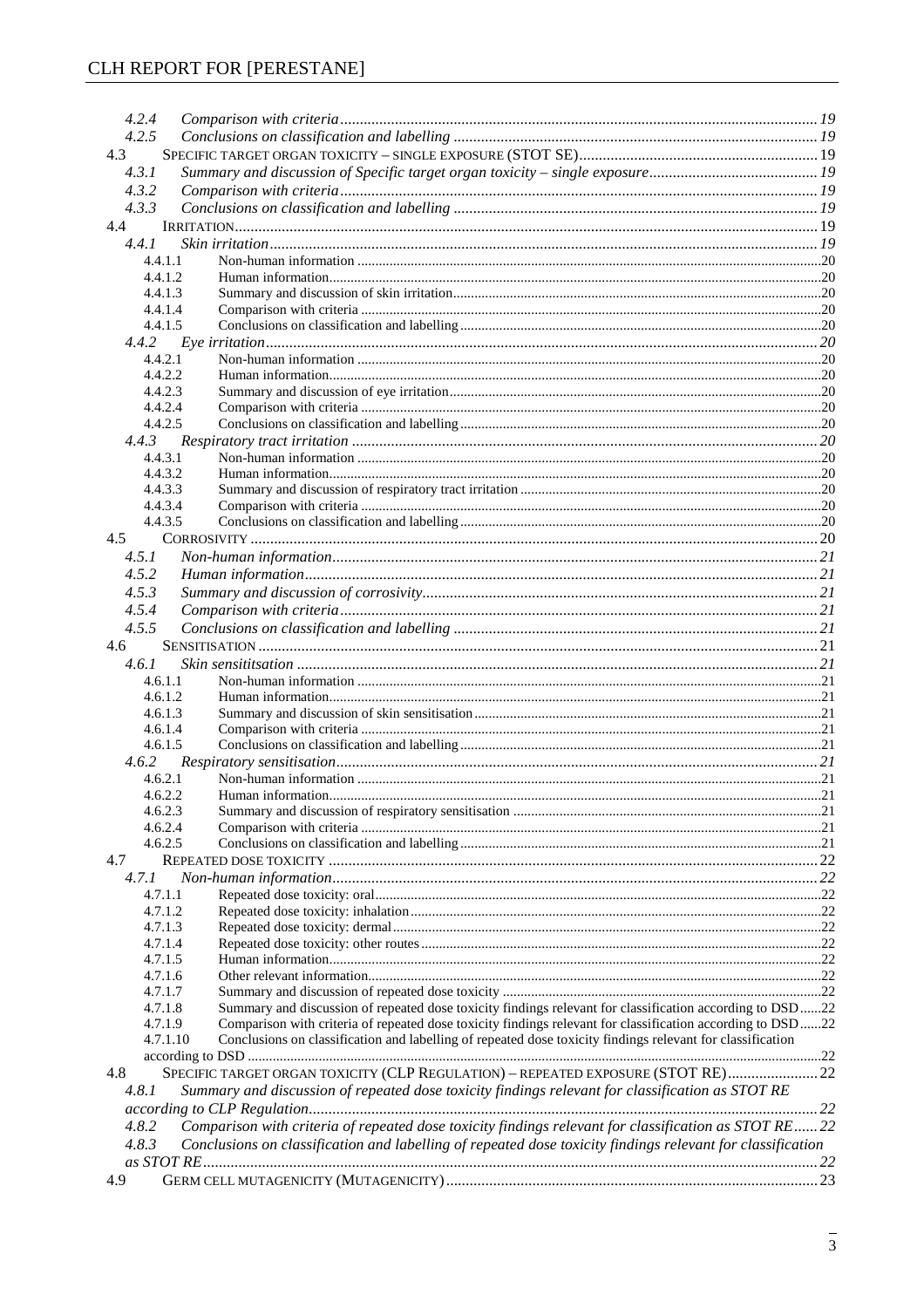|   | 4.9.1    |  |
|---|----------|--|
|   | 4.9.1.1  |  |
|   | 4.9.1.2  |  |
|   | 4.9.2    |  |
|   | 4.9.3    |  |
|   | 4.9.4    |  |
|   | 4.9.5    |  |
|   | 4.9.6    |  |
|   | 4.10     |  |
|   | 4.10.1   |  |
|   | 4.10.1.1 |  |
|   | 4.10.1.2 |  |
|   | 4.10.1.3 |  |
|   | 4.10.2   |  |
|   | 4.10.3   |  |
|   | 4.10.4   |  |
|   | 4.10.5   |  |
|   | 4.10.6   |  |
|   | 4.11     |  |
|   | 4.11.1   |  |
|   | 4.11.1.1 |  |
|   | 4.11.1.2 |  |
|   | 4.11.2   |  |
|   | 4.11.2.1 |  |
|   | 4.11.2.2 |  |
|   | 4.11.3   |  |
|   | 4.11.4   |  |
|   | 4.11.5   |  |
|   | 4.11.6   |  |
|   | 4.12     |  |
|   | 4.12.1   |  |
|   | 4.12.1.1 |  |
|   | 4.12.1.2 |  |
|   | 4.12.1.3 |  |
|   | 4.12.1.4 |  |
|   | 4.12.2   |  |
|   | 4.12.3   |  |
|   | 4.12.4   |  |
| 5 |          |  |
| 6 |          |  |
| 7 |          |  |
| 8 |          |  |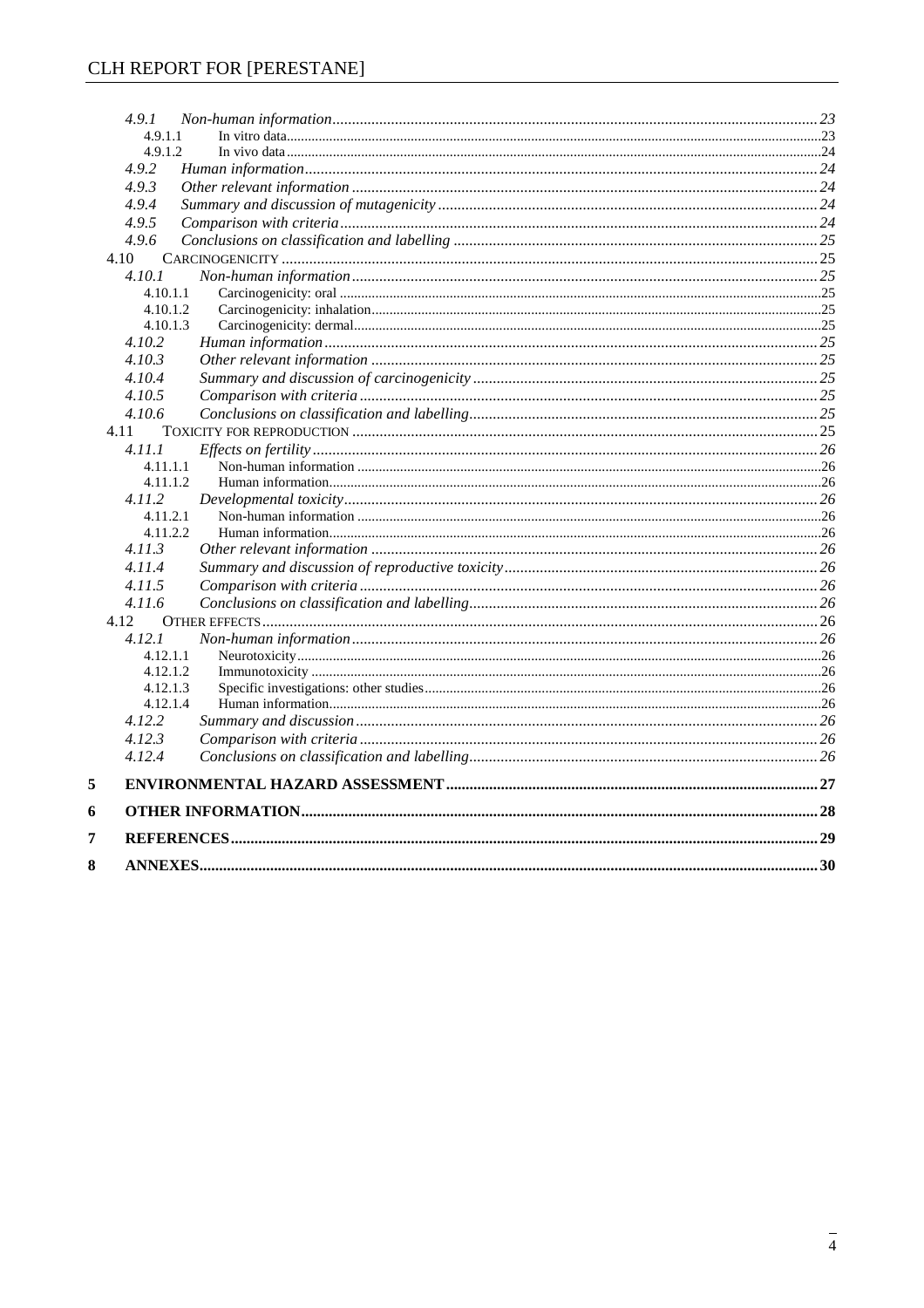# **Part A.**

## **1 PROPOSAL FOR HARMONISED CLASSIFICATION AND LABELLING**

#### **1.1 Substance**

| Substance name:               | <b>Perestane</b>                                                                                                                                                                                                                                                                                                                                                                                                                                                                                                                                                      |  |  |
|-------------------------------|-----------------------------------------------------------------------------------------------------------------------------------------------------------------------------------------------------------------------------------------------------------------------------------------------------------------------------------------------------------------------------------------------------------------------------------------------------------------------------------------------------------------------------------------------------------------------|--|--|
|                               | Reaction<br>of:<br>mass<br>succinic acid, monopersuccinic acid,<br>dipersuccinic acid, monomethyl ester of<br>succinic acid, monomethyl ester<br><sub>of</sub><br>persuccinic acid, dimethyl succinate<br>glutaric acid, monoperglutaric acid,<br>diperglutaric acid, monomethyl ester of<br>glutaric acid, monomethyl ester of<br>perglutaric acid, dimethyl glutarate adipic<br>acid, monoperadipic acid, diperadipic acid<br>monomethyl ester of adipic acid,<br>monomethyl ester of peradipic acid,<br>dimethyl adipate, hydrogen peroxide,<br>methanol and water |  |  |
| <b>EC</b> number:             | 432-790-1                                                                                                                                                                                                                                                                                                                                                                                                                                                                                                                                                             |  |  |
| <b>CAS</b> number:            | N/A                                                                                                                                                                                                                                                                                                                                                                                                                                                                                                                                                                   |  |  |
| <b>Annex VI Index number:</b> | 607-613-00-8                                                                                                                                                                                                                                                                                                                                                                                                                                                                                                                                                          |  |  |
| Degree of purity:             | 95.6-99%                                                                                                                                                                                                                                                                                                                                                                                                                                                                                                                                                              |  |  |
| <b>Impurities:</b>            | None reported                                                                                                                                                                                                                                                                                                                                                                                                                                                                                                                                                         |  |  |

#### **1.2 Harmonised classification and labelling proposal**

| Table 2: | The current Annex VI entry and the proposed harmonised classification |  |  |
|----------|-----------------------------------------------------------------------|--|--|
|----------|-----------------------------------------------------------------------|--|--|

|                                       | <b>CLP</b> Regulation | Directive 67/548/EEC<br>(Dangerous<br><b>Substances Directive;</b><br>DSD) |
|---------------------------------------|-----------------------|----------------------------------------------------------------------------|
| <b>Current entry in Annex VI, CLP</b> | Muta. 2 H341          | <b>Muta. Cat. 3; R68</b>                                                   |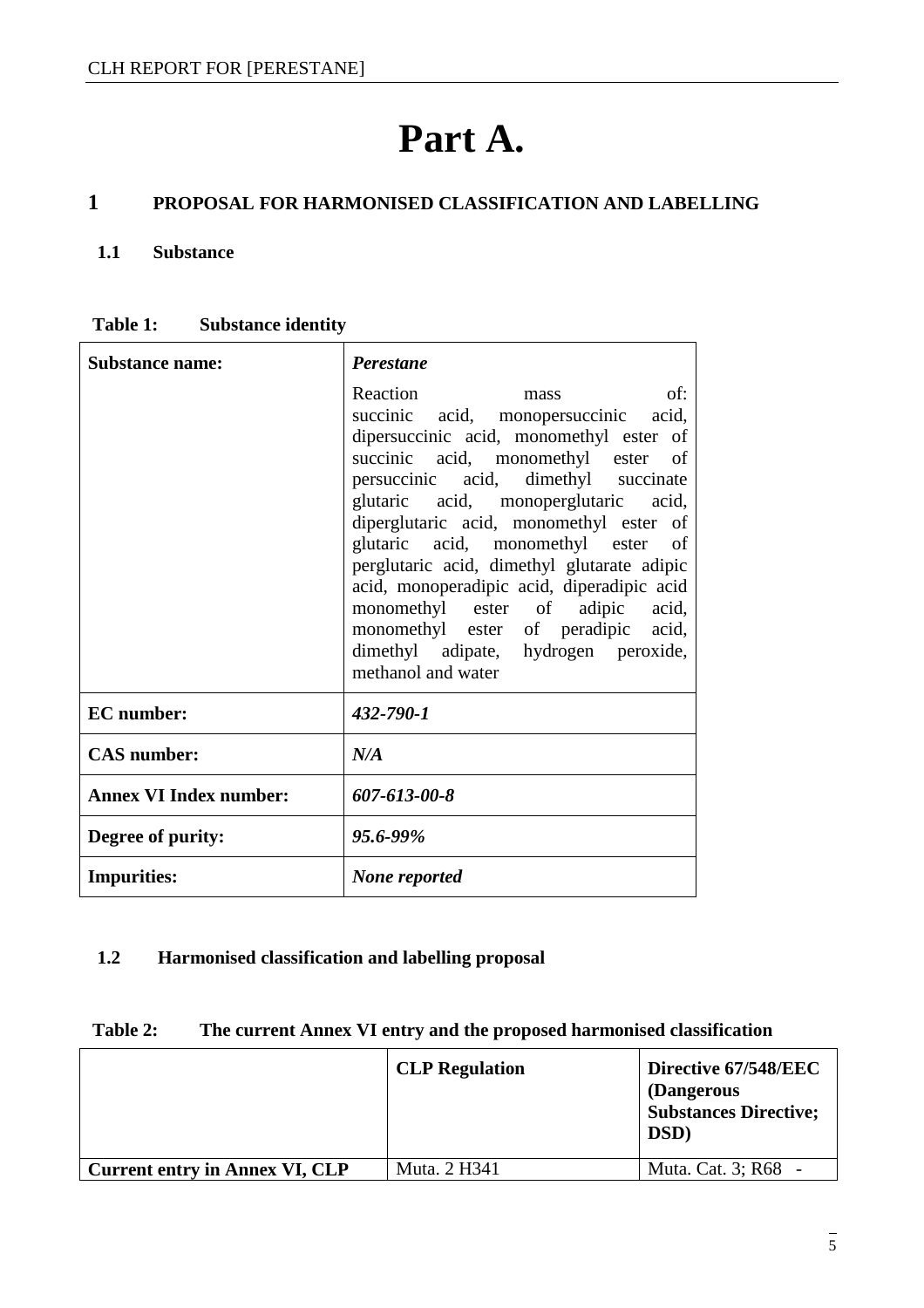| <b>Regulation</b>                                                                                   | Skin Corr. 1B H314<br>Acute Tox. $4 * H332$<br>Acute Tox. $4 * H312$<br>Acute Tox. $4 * H302$ | $C; R34 - Xn;$<br>R20/21/22                                                       |
|-----------------------------------------------------------------------------------------------------|-----------------------------------------------------------------------------------------------|-----------------------------------------------------------------------------------|
| <b>Current proposal for consideration</b><br>by RAC                                                 | Removal of Muta.2 H341 and<br>addition of STOT-SE 2 H371<br>(1)                               | Removal of Muta.<br>Cat.3; R68 and addition<br>of Xn; R68/20/21/22 <sup>(1)</sup> |
| <b>Resulting harmonised classification</b><br>(future entry in Annex VI, CLP<br><b>Regulation</b> ) |                                                                                               |                                                                                   |

**(1) NB. This proposal only deals with the removal of the Muta 2 classification and addition of STOTE-SE 2 H371.**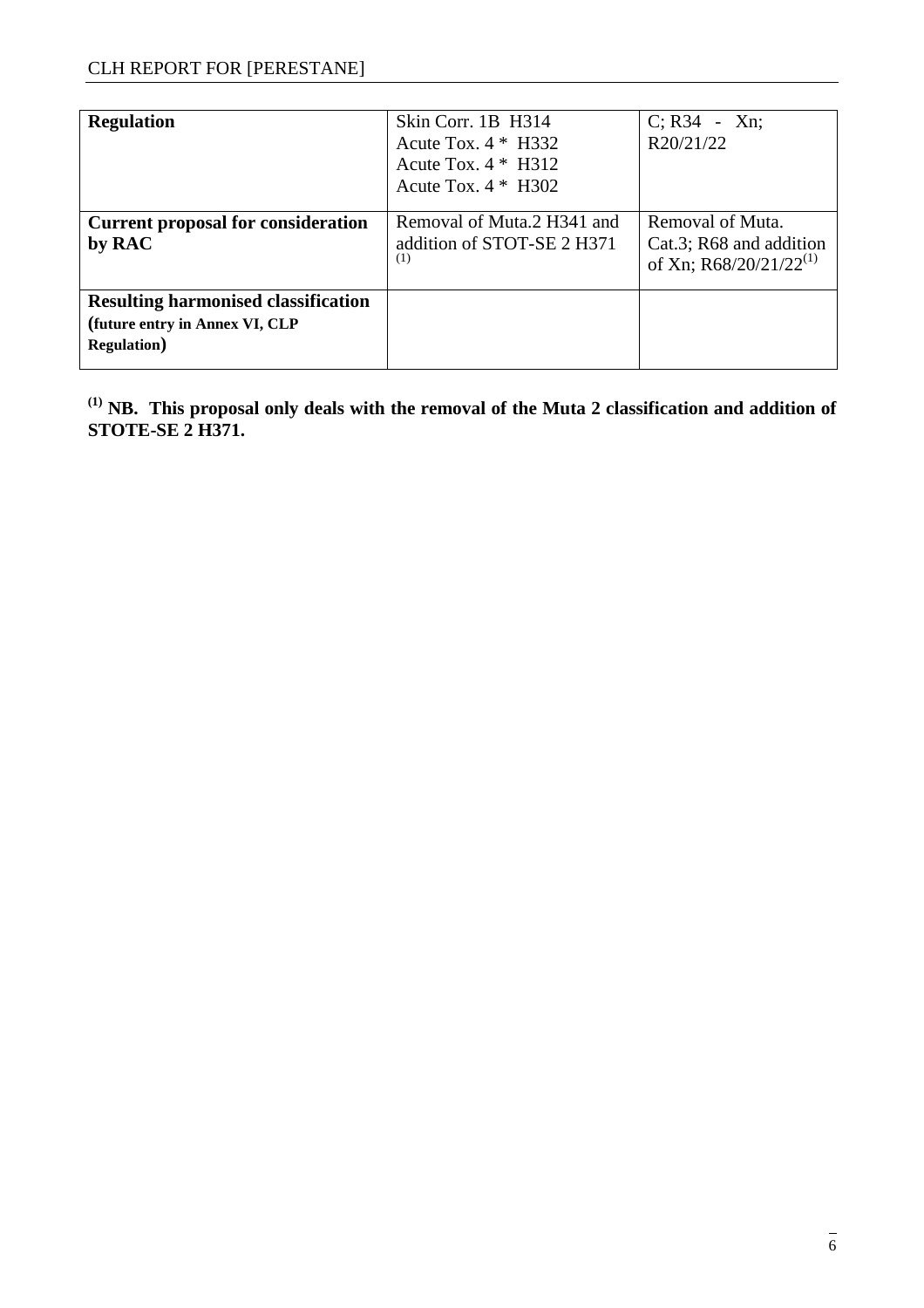#### **1.3 Proposed harmonised classification and labelling based on CLP Regulation and/or DSD criteria**

CLP Regulation: Skin Corr. 1B H314 Acute Tox. 4\* H332 Acute Tox. 4\* H312 Acute Tox 4\* H302 STOT-SE 2 H371

#### DSD:

C; R34; R20/21/22-68/20/21/22

NB: This proposal only covers the removal of the Muta 2 H341 classification, which should be replaced with STOT-SE 2 H371.

| <b>CLP</b><br><b>Annex I</b><br>ref | <b>Hazard class</b>                                | <b>Proposed</b><br>classification         | <b>Proposed SCLs</b><br>and/or M-<br>factors | <b>Current</b><br>classification <sup>1)</sup> | <b>Reason for no</b><br>classification $^{2)}$         |
|-------------------------------------|----------------------------------------------------|-------------------------------------------|----------------------------------------------|------------------------------------------------|--------------------------------------------------------|
| 3.1.                                | Acute toxicity - oral                              | Acute Tox 4 *<br>H302                     | Not applicable                               | Acute Tox 4<br>H302                            | Not applicable                                         |
|                                     | Acute toxicity - dermal                            | Acute Tox 4 *<br>H312                     | Not applicable                               | Acute Tox 4 *<br>H312                          | Not applicable                                         |
|                                     | Acute toxicity - inhalation                        | Acute Tox 4 *<br>H332                     | Not applicable                               | Acute Tox 4 *<br>H332                          | Not applicable                                         |
| 3.2.                                | Skin corrosion / irritation                        | Skin Corr 1B<br>H314                      | Not applicable                               | Skin Corr 1B<br>H314                           | Not applicable                                         |
| 3.3.                                | Serious eye damage / eye<br>irritation             | Not applicable<br>as Skin Corr 1B<br>H314 | Not applicable                               | Not classified                                 | Not applicable                                         |
| 3.5.                                | Germ cell mutagenicity                             | Not classified                            | Not applicable                               | Muta 2 H341                                    | conclusive but not<br>sufficient for<br>classification |
| 3.8.                                | Specific target organ toxicity<br>-single exposure | $STOT - SE2$<br>H371                      | Not applicable                               | Not classified                                 | Not applicable                                         |

| Table 3: | Proposed classification according to the CLP Regulation |  |  |
|----------|---------------------------------------------------------|--|--|
|----------|---------------------------------------------------------|--|--|

 $<sup>1)</sup>$  Including specific concentration limits (SCLs) and M-factors</sup>

<sup>2)</sup> Data lacking, inconclusive, or conclusive but not sufficient for classification

#### **Labelling:** Signal word: Danger Hazard statements: H314 H302 H312 H332 H371 Precautionary statements: To be assigned

#### **Proposed notes assigned to an entry:**

None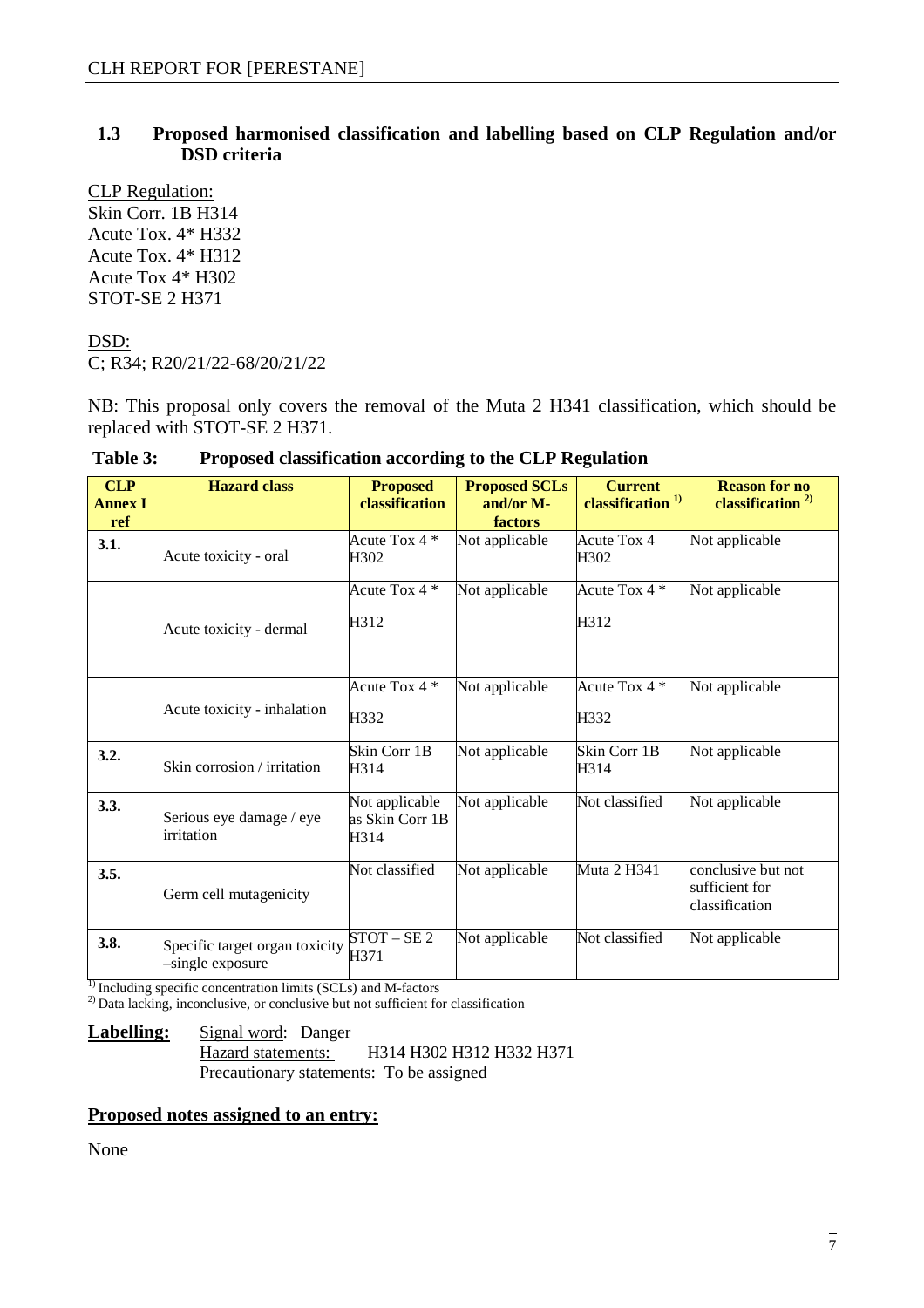| <b>Hazardous property</b>                                        | <b>Proposed</b><br><b>classification</b> | <b>Proposed SCLs</b> | <b>Current</b><br>classification <sup>1)</sup> | <b>Reason for no</b><br>classification $2^{2}$      |
|------------------------------------------------------------------|------------------------------------------|----------------------|------------------------------------------------|-----------------------------------------------------|
| Acute toxicity                                                   | R20/21/22                                | Not applicable       | R20/21/22                                      | Not applicable                                      |
| Acute toxicity -<br>irreversible damage after<br>single exposure | R68/20/21/22                             | Not applicable       | Not classified                                 | Not applicable                                      |
| Irritation / Corrosion                                           | R <sub>34</sub>                          | Not applicable       | R <sub>34</sub>                                | Not applicable                                      |
| Mutagenicity – Genetic<br>toxicity                               | Not classified                           | Not applicable       | Muta Cat 3; R68                                | conclusive but not sufficient<br>for classification |

### **Table 4: Proposed classification according to DSD**

**1)** Including SCLs

**2)** Data lacking, inconclusive, or conclusive but not sufficient for classification

Labelling: Indication of danger: C; Xn R-phrases: R34 20/21/22-68/20/21/22 S-phrases: 1/2, 26, 28, 36/37/39, 45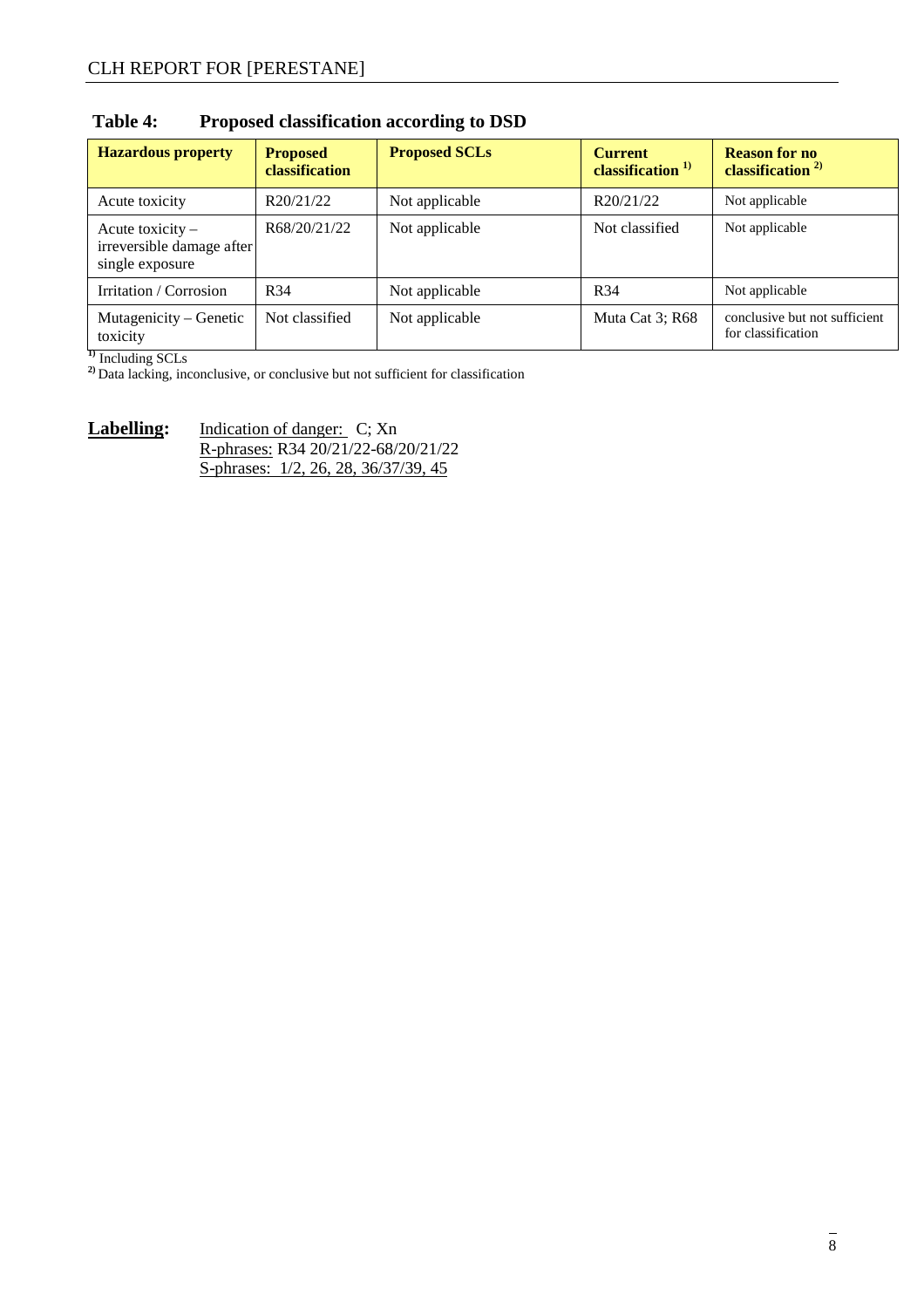#### **2 BACKGROUND TO THE CLH PROPOSAL**

#### **2.1 History of the previous classification and labelling**

Perestane was notified under the Notification of New Substance (NONS) Regulations in the UK in 2000 (Notification number 00-06-1353). The UK originally proposed to classify this substance with C; R34; R20/21/22-40/20/21/22, with the R20/21/22-40/20/21/22 coming from the presence of methanol in the substance at levels  $\geq$  3% and  $\lt$  10%. When the wording of the R40 phrase was changed from "possible evidence of irreversible effects" to 'limited evidence of a carcinogenic effect' at the 28th ATP, the proposed classification of Perestane should have been amended to C;R34 R20/21/22-68/20/21/22. However, the R40 classification was mistakenly translated to include Muta. Cat. 3; R68, Xn; R20/21/22 instead. This was agreed at the  $13<sup>th</sup>$  Working Group on the classification and labelling of new notified substances in May 2003 and was included in the  $1<sup>st</sup>$ ATP to CLP.

#### **2.2 Short summary of the scientific justification for the CLH proposal**

The available data on Perestane, as presented in this report and technical dossier, do not support classification with Muta 2 H341 (Muta. Cat. 3;R68) and therefore this proposal seeks to amend the classification of this substance to reflect the original UK proposal of STOT-SE 2 H371 (R68/20/21/22).

#### **2.3 Current harmonised classification and labelling**

#### **2.3.1 Current classification and labelling in Annex VI, Table 3.1 in the CLP Regulation**

Muta. 2 H341 Skin Corr. 1B H314 Acute Tox. 4 \* H332 Acute Tox. 4 \* H312 Acute Tox. 4 \* H302

#### **2.3.2 Current classification and labelling in Annex VI, Table 3.2 in the CLP Regulation**

Muta. Cat. 3; R68 - C; R34 - Xn; R20/21/22

#### **2.4 Current self-classification and labelling**

#### **2.4.1 Current self-classification and labelling based on the CLP Regulation criteria**

Not currently classified in accordance with CLP. From the 1<sup>st</sup> December 2010 the Annex VI classification will apply:

Muta. 2 H341 Skin Corr. 1B H314 Acute Tox. 4 H332 Acute Tox. 4 H312 Acute Tox. 4 H302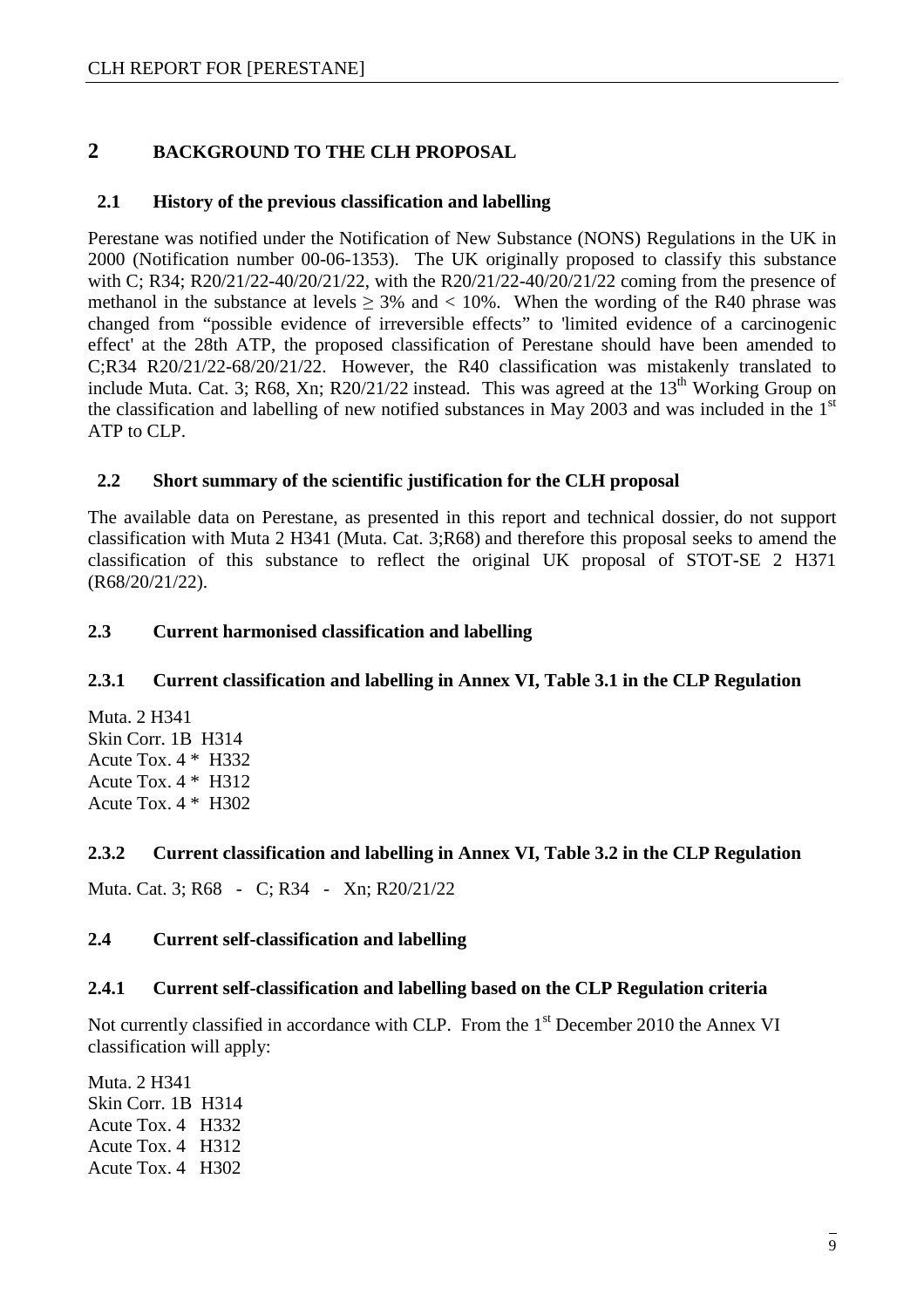#### **2.4.2 Current self-classification and labelling based on DSD criteria**

The current self classification is C ; R34 R20-68/20/21/22. From the 1st December 2010 the Annex VI classification will apply: Muta. Cat. 3; R68 - C; R34 - Xn; R20/21/22

#### **3 JUSTIFICATION THAT ACTION IS NEEDED AT COMMUNITY LEVEL**

The available data on Perestane, as presented in this report and technical dossier, do not support classification with Muta 2 H341 (Muta. Cat. 3;R68) and therefore this proposal seeks to amend the classification of this substance to reflect the original UK proposal of STOT-SE 2 H371 (R68/20/21/22).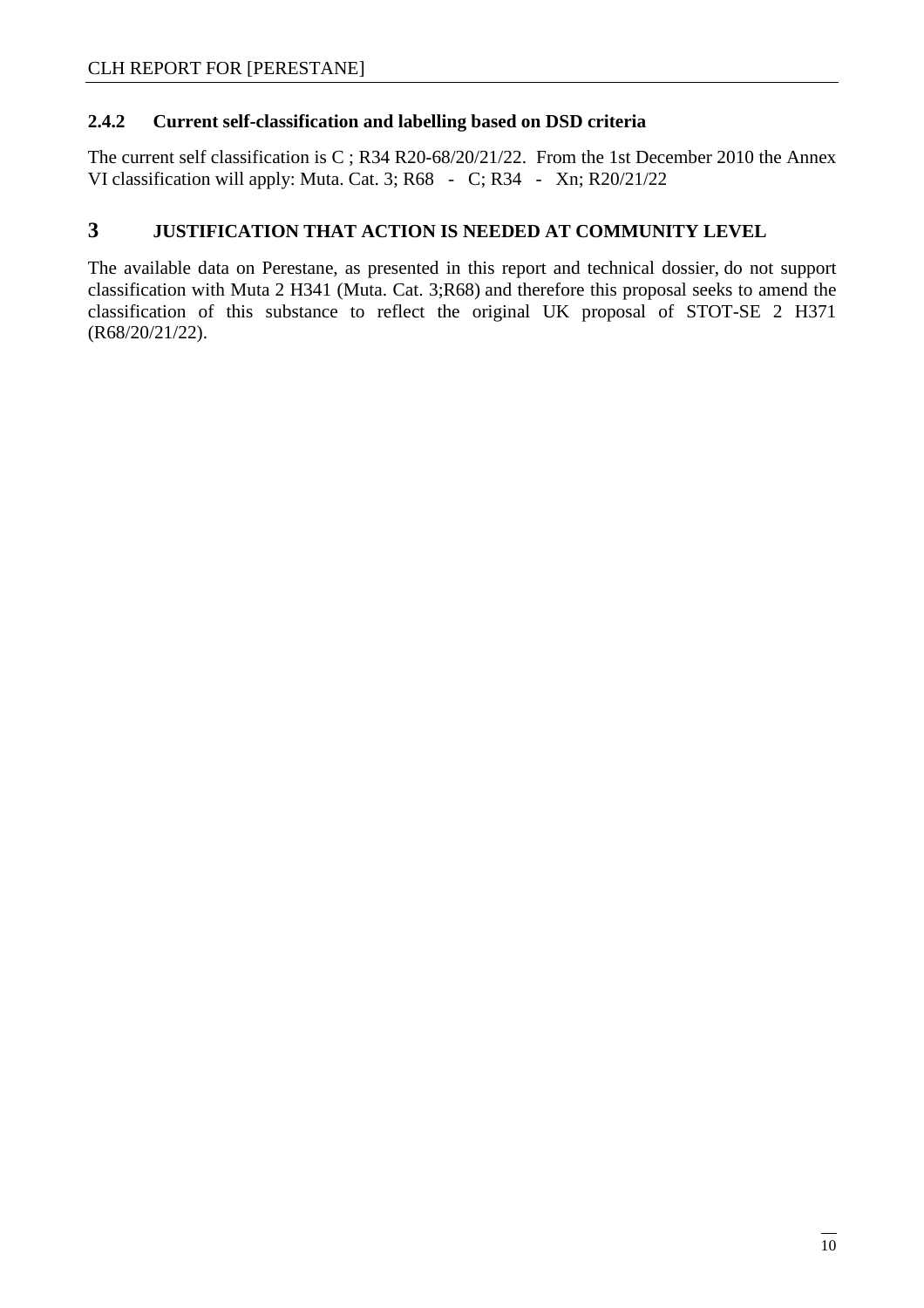# **Part B.**

# **SCIENTIFIC EVALUATION OF THE DATA**

## **1 IDENTITY OF THE SUBSTANCE**

**1.1 Name and other identifiers of the substance**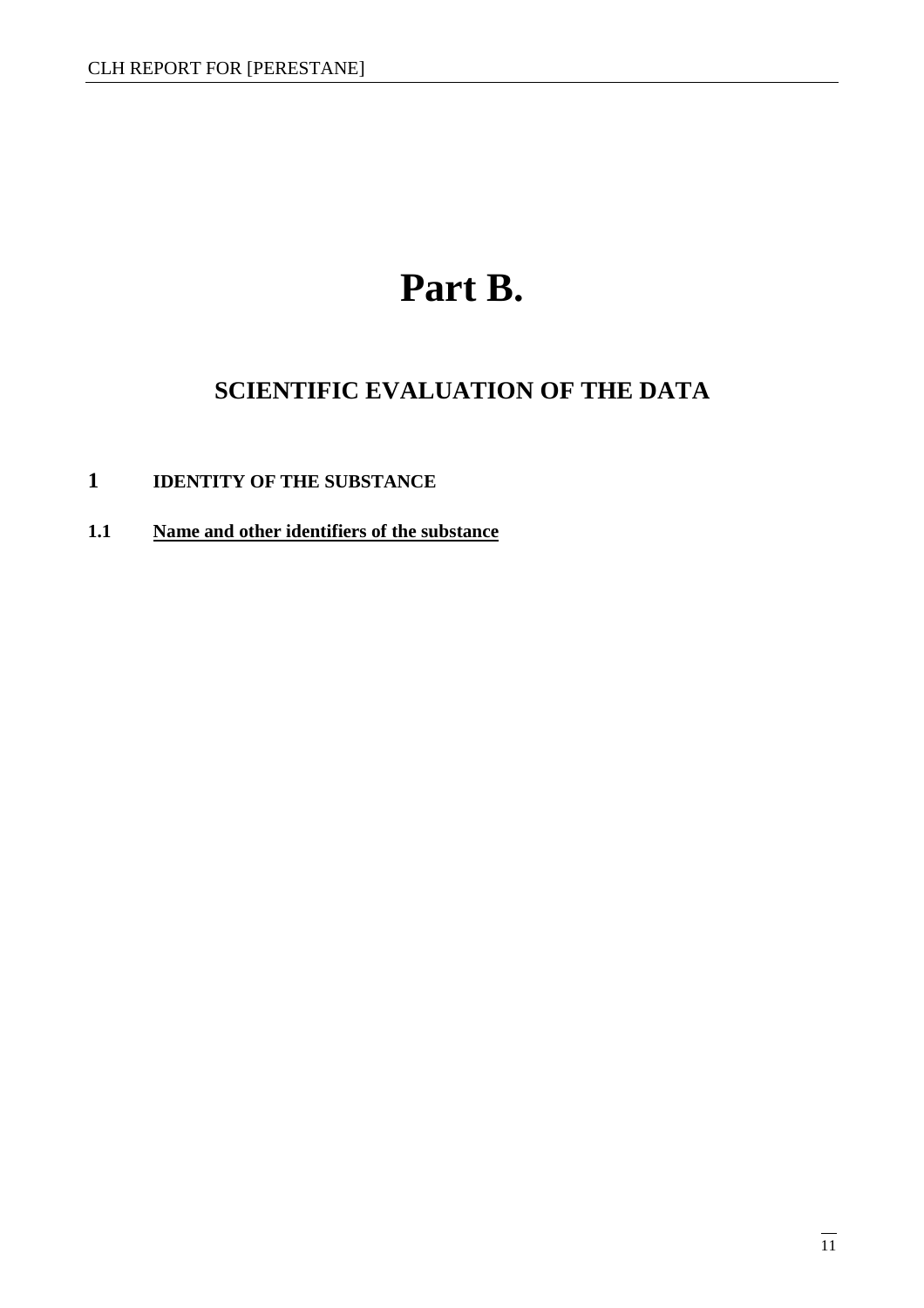| <b>EC</b> number:                 | 432-790-1                                                                                                                                                                                                                                                                                                                                                                                                                                                                                                                                       |  |  |
|-----------------------------------|-------------------------------------------------------------------------------------------------------------------------------------------------------------------------------------------------------------------------------------------------------------------------------------------------------------------------------------------------------------------------------------------------------------------------------------------------------------------------------------------------------------------------------------------------|--|--|
| <b>EC</b> name:                   | Perestane                                                                                                                                                                                                                                                                                                                                                                                                                                                                                                                                       |  |  |
|                                   | Reaction mass of:<br>succinic acid, monopersuccinic acid,<br>dipersuccinic acid, monomethyl ester of<br>succinic acid, monomethyl ester of<br>persuccinic acid, dimethyl succinate<br>glutaric acid, monoperglutaric acid,<br>diperglutaric acid, monomethyl ester of<br>glutaric acid, monomethyl ester of perglutaric<br>acid, dimethyl glutarate adipic acid,<br>monoperadipic acid, diperadipic acid<br>monomethyl ester of adipic acid, monomethyl<br>ester of peradipic acid, dimethyl adipate,<br>hydrogen peroxide, methanol and water  |  |  |
| CAS number (EC inventory):        | N/A                                                                                                                                                                                                                                                                                                                                                                                                                                                                                                                                             |  |  |
| <b>CAS</b> number:                | N/A                                                                                                                                                                                                                                                                                                                                                                                                                                                                                                                                             |  |  |
| CAS name:                         | N/A                                                                                                                                                                                                                                                                                                                                                                                                                                                                                                                                             |  |  |
| <b>IUPAC</b> name:                | Reaction mass of:<br>succinic acid, monopersuccinic acid,<br>dipersuccinic acid, monomethyl ester of<br>succinic acid, monomethyl ester of<br>persuccinic acid, dimethyl succinate<br>glutaric acid, monoperglutaric acid,<br>diperglutaric acid, monomethyl ester of<br>glutaric acid, monomethyl ester of perglutaric<br>acid, dimethyl glutarate, adipic acid,<br>monoperadipic acid, diperadipic acid<br>monomethyl ester of adipic acid, monomethyl<br>ester of peradipic acid, dimethyl adipate,<br>hydrogen peroxide, methanol and water |  |  |
| <b>CLP Annex VI Index number:</b> | 607-613-00-8                                                                                                                                                                                                                                                                                                                                                                                                                                                                                                                                    |  |  |
| <b>Molecular formula:</b>         | Not applicable                                                                                                                                                                                                                                                                                                                                                                                                                                                                                                                                  |  |  |
| Molecular weight range:           | Not applicable                                                                                                                                                                                                                                                                                                                                                                                                                                                                                                                                  |  |  |

## **Table 5: Substance identity**

**Structural formula: Not applicable.**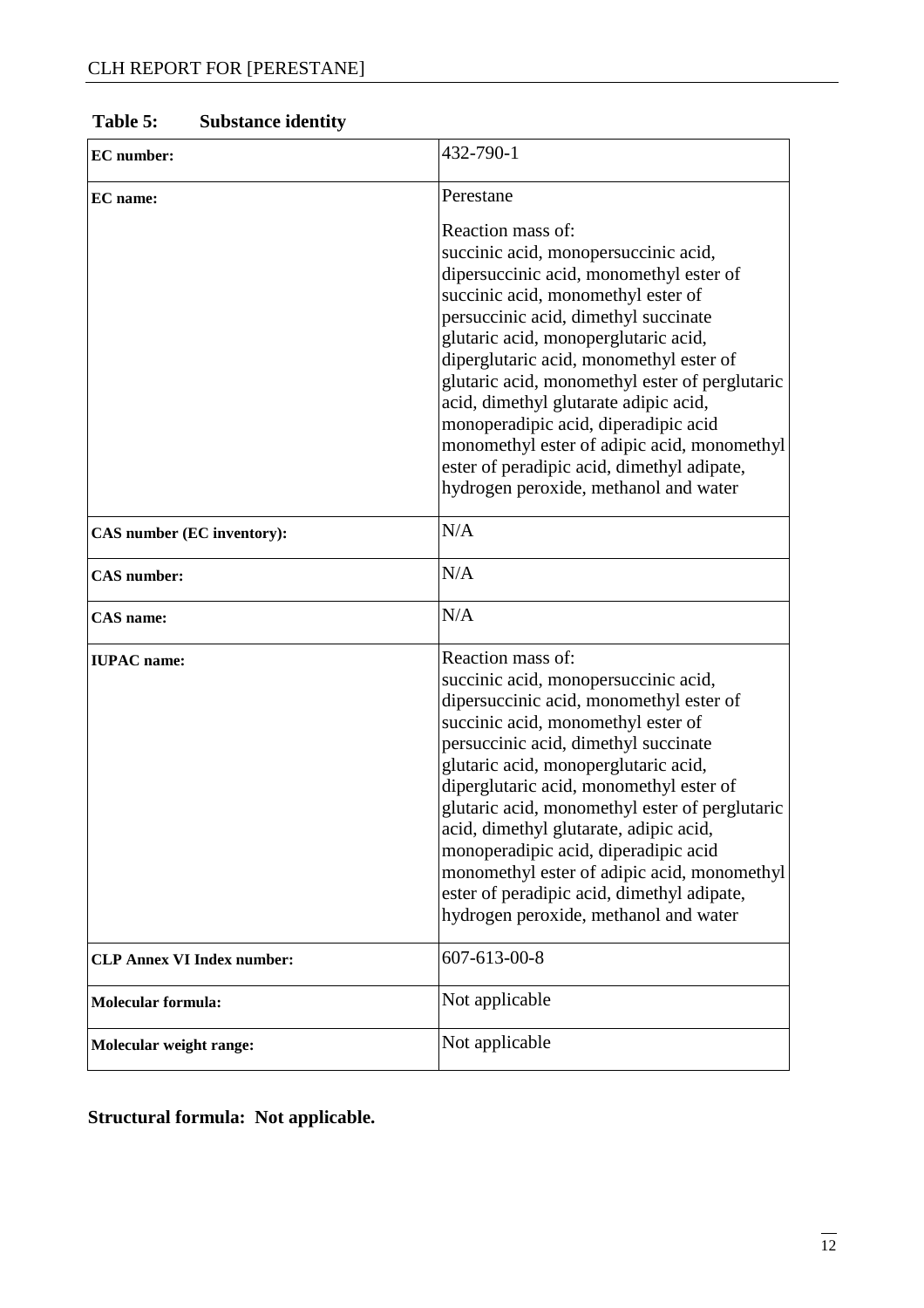#### **1.2 Composition of the substance**

| <b>Constituent</b>                      | <b>Typical concentration</b> | <b>Concentration range</b> | <b>Remarks</b> |
|-----------------------------------------|------------------------------|----------------------------|----------------|
| Succinic acid                           | Confidential                 | Confidential               | Confidential   |
| Monopersuccinic acid                    | Confidential                 | Confidential               | Confidential   |
| Dipersuccinic acid                      | Confidential                 | Confidential               | Confidential   |
| Monomethyl ester of<br>succinic acid    | Confidential                 | Confidential               | Confidential   |
| Monomethyl ester of<br>persuccinic acid | Confidential                 | Confidential               | Confidential   |
| Dimethyl succinate                      | Confidential                 | Confidential               | Confidential   |
| Glutaric acid                           | Confidential                 | Confidential               | Confidential   |
| Monoperglutaric acid                    | Confidential                 | Confidential               | Confidential   |
| Diperglutaric acid                      | Confidential                 | Confidential               | Confidential   |
| Monomethyl ester of<br>glutaric acid    | Confidential                 | Confidential               | Confidential   |
| Monomethyl ester of<br>perglutaric acid | Confidential                 | Confidential               | Confidential   |
| Dimethyl glutarate                      | Confidential                 | Confidential               | Confidential   |
| Adipic acid                             | Confidential                 | Confidential               | Confidential   |
| Monoperadipic acid                      | Confidential                 | Confidential               | Confidential   |
| Diperadipic acid                        | Confidential                 | Confidential               | Confidential   |
| Monomethyl ester of adipic<br>acid      | Confidential                 | Confidential               | Confidential   |
| Monomethyl ester of<br>peradipic acid   | Confidential                 | Confidential               | Confidential   |
| Dimethyl adipate                        | Confidential                 | Confidential               | Confidential   |
| Hydrogen Peroxide                       | Confidential                 | Confidential               | Confidential   |
| Methanol                                | Confidential                 | Confidential               | Confidential   |
| Water                                   | Confidential                 | Confidential               | Confidential   |

#### **Table 6: Constituents (non-confidential information)**

Perestane is a reaction mass containing the substances listed above. The details of the exact composition of perestane are confidential and are provided in the IUCLID dossier. The classification of the individual substituents has been taken into consideration in the classification and labelling proposed for perestane. Note that water is a constituent of the substance and can not be removed without affecting the composition of the other components which contribute to the overall desired effect of the substance.

Current Annex VI entry: As above.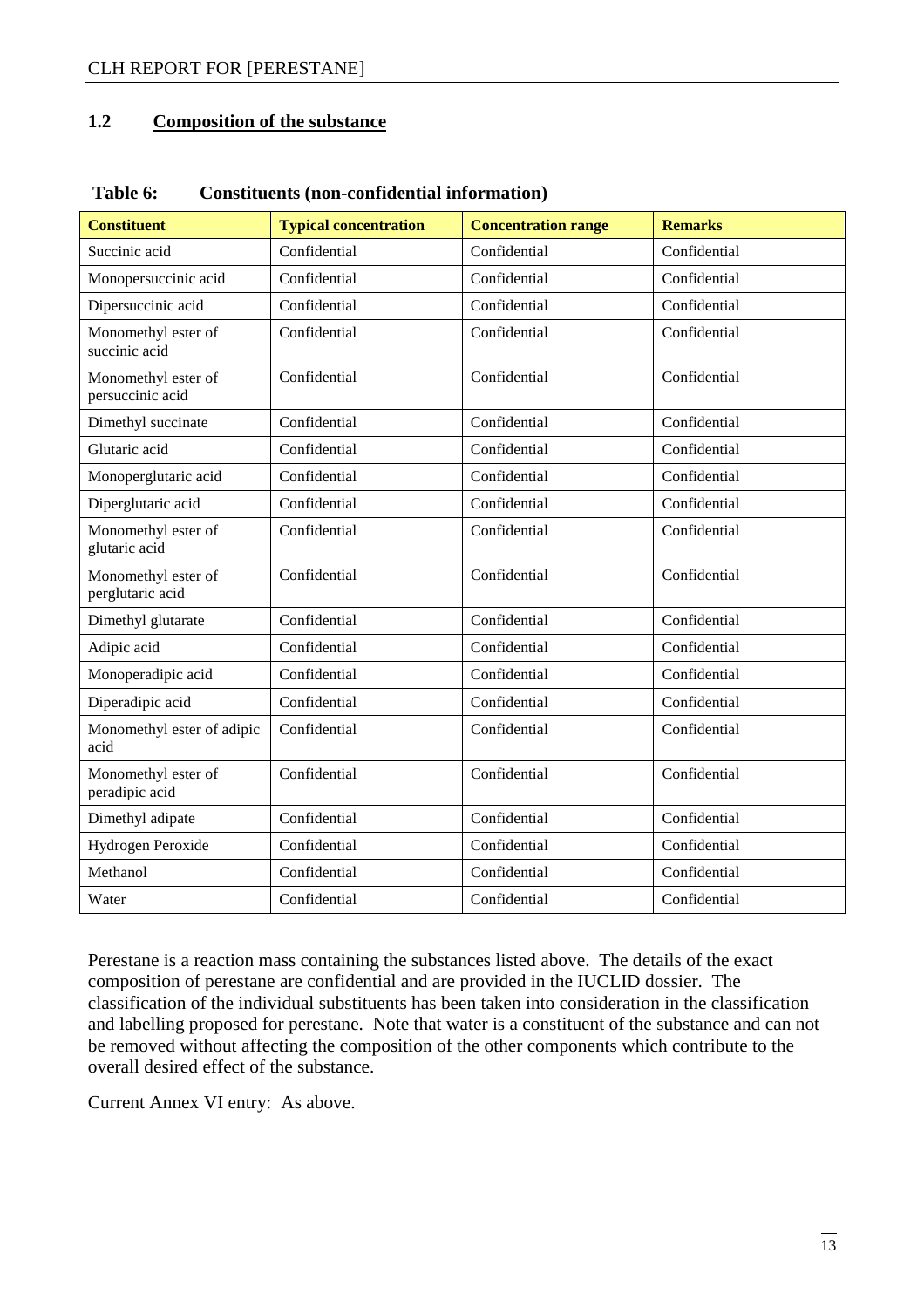#### **Table 7: Impurities (non-confidential information)**

| <b>Impurity</b> | <b>Typical concentration</b> | <b>Concentration range</b> | <b>Remarks</b> |
|-----------------|------------------------------|----------------------------|----------------|
|                 |                              |                            |                |

No impurities are reported.

Current Annex VI entry: As above.

#### **Table 8: Additives (non-confidential information)**

A number of additives are included in perestane. This information is confidential and is included in the IUCLID. The classification of the individual additives has been taken into consideration in the classification and labelling proposed for perestane.

Current Annex VI entry: As above.

#### **1.2.1 Composition of test material**

As above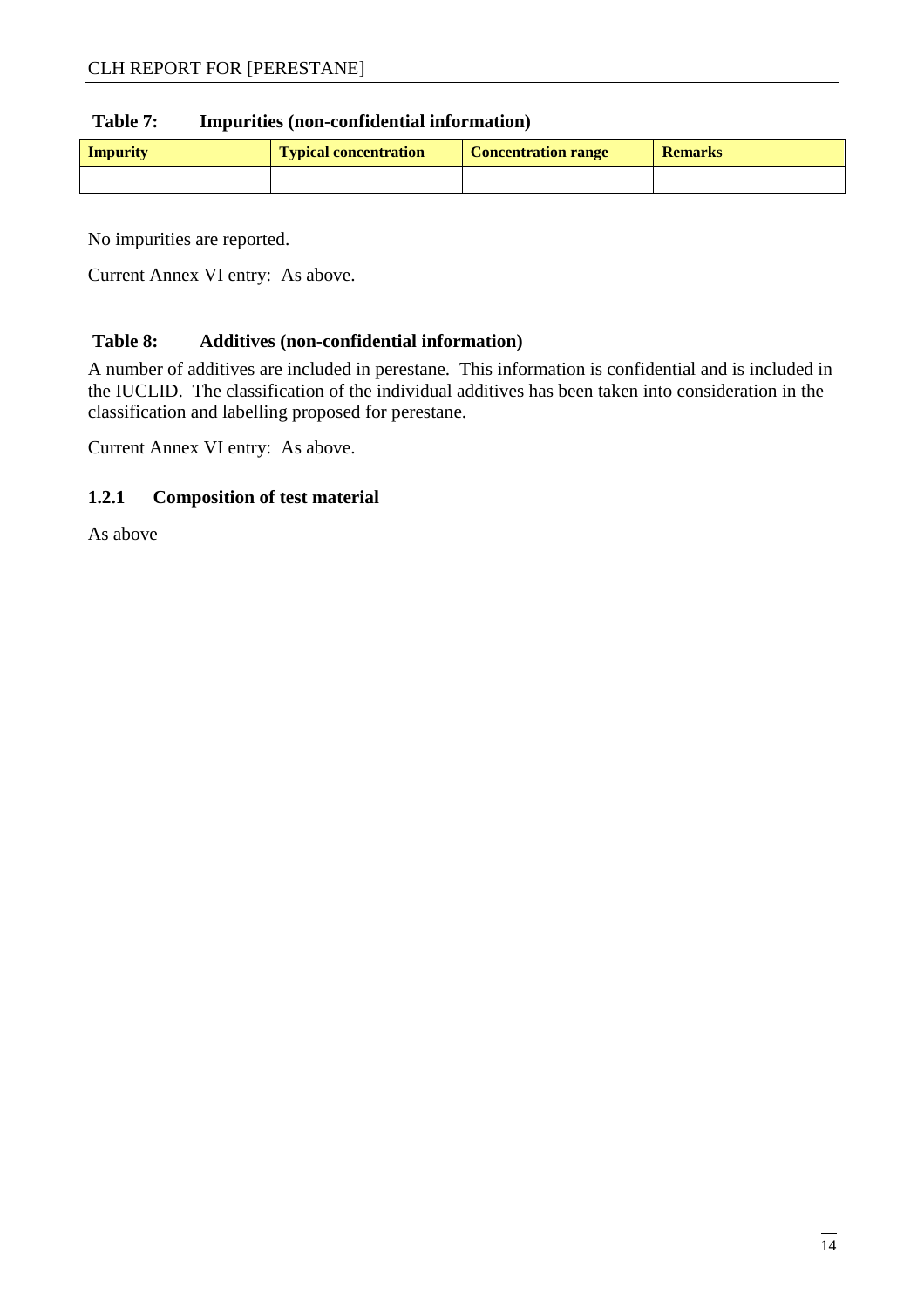## **1.3 Physico-chemical properties**

| <b>Property</b>                                 | <b>Value</b>                                                                                                                            | <b>Reference</b> | Comment (e.g. measured or<br>estimated)                                       |
|-------------------------------------------------|-----------------------------------------------------------------------------------------------------------------------------------------|------------------|-------------------------------------------------------------------------------|
| State of the substance at<br>20°C and 101,3 kPa | Colourless liquid                                                                                                                       | <b>IUCLID</b>    | Observation                                                                   |
| Melting/freezing point                          | $<$ -22 $^{\rm o} \rm C$                                                                                                                | <b>IUCLID</b>    | 92/69/EEC A1 (Pour point)                                                     |
| Boiling point                                   | $\leq$ 103 °C at 101.3kPa                                                                                                               | <b>IUCLID</b>    | 92/69/EEC A2 (DSC)<br>Value is thought to be due to the<br>presence of water. |
| Relative density                                | 1.09 at 20 °C                                                                                                                           | <b>IUCLID</b>    | 92/69/EEC A3 (pycnometer)                                                     |
| Vapour pressure                                 | 5600 Pa at 25 °C                                                                                                                        | <b>IUCLID</b>    | 92/69/EEC A4 (isoteniscope)                                                   |
| Surface tension                                 | 71.7 mN/m at 20 $^{\circ}$ C                                                                                                            | <b>IUCLID</b>    | 92/69/EEC A5 (ring method)                                                    |
| Water solubility                                | Miscible in all<br>proportions                                                                                                          | <b>IUCLID</b>    | Not measured                                                                  |
| Partition coefficient n-<br>octanol/water       | Log Pow: $\leq$ 1.45 at 25<br>$^{\circ}C$                                                                                               | <b>IUCLID</b>    | 92/69/EEC A8 (HPLC)                                                           |
| Flash point                                     | $>102\ ^{\mathrm{o}}\mathrm{C}$                                                                                                         | <b>IUCLID</b>    | 92/69/EEC A9                                                                  |
| Flammability                                    | The substance is not<br>flammable. The<br>substance is not<br>pyrophoric and will not<br>spontaneously ignite on<br>contact with water. | <b>IUCLID</b>    | Experience in handling and use                                                |
| <b>Explosive properties</b>                     | Not explosive                                                                                                                           | <b>IUCLID</b>    | 92/69/EEC A14                                                                 |
| Self-ignition temperature                       | Autoflammability: 268<br>$_{0}C$                                                                                                        | <b>IUCLID</b>    | 92/69/EEC A15                                                                 |
| Oxidising properties                            | Not oxidising                                                                                                                           | <b>IUCLID</b>    | Substance contains $< 0.5\%$<br>available oxygen from organic<br>peroxide     |

#### **Table 9: Summary of physico - chemical properties**

## **2 MANUFACTURE AND USES**

#### **2.1 Manufacture**

The substance is manufactured in the EU.

#### **2.2 Identified uses**

The substance is a general purpose disinfectant that is used in hard surface cleaners.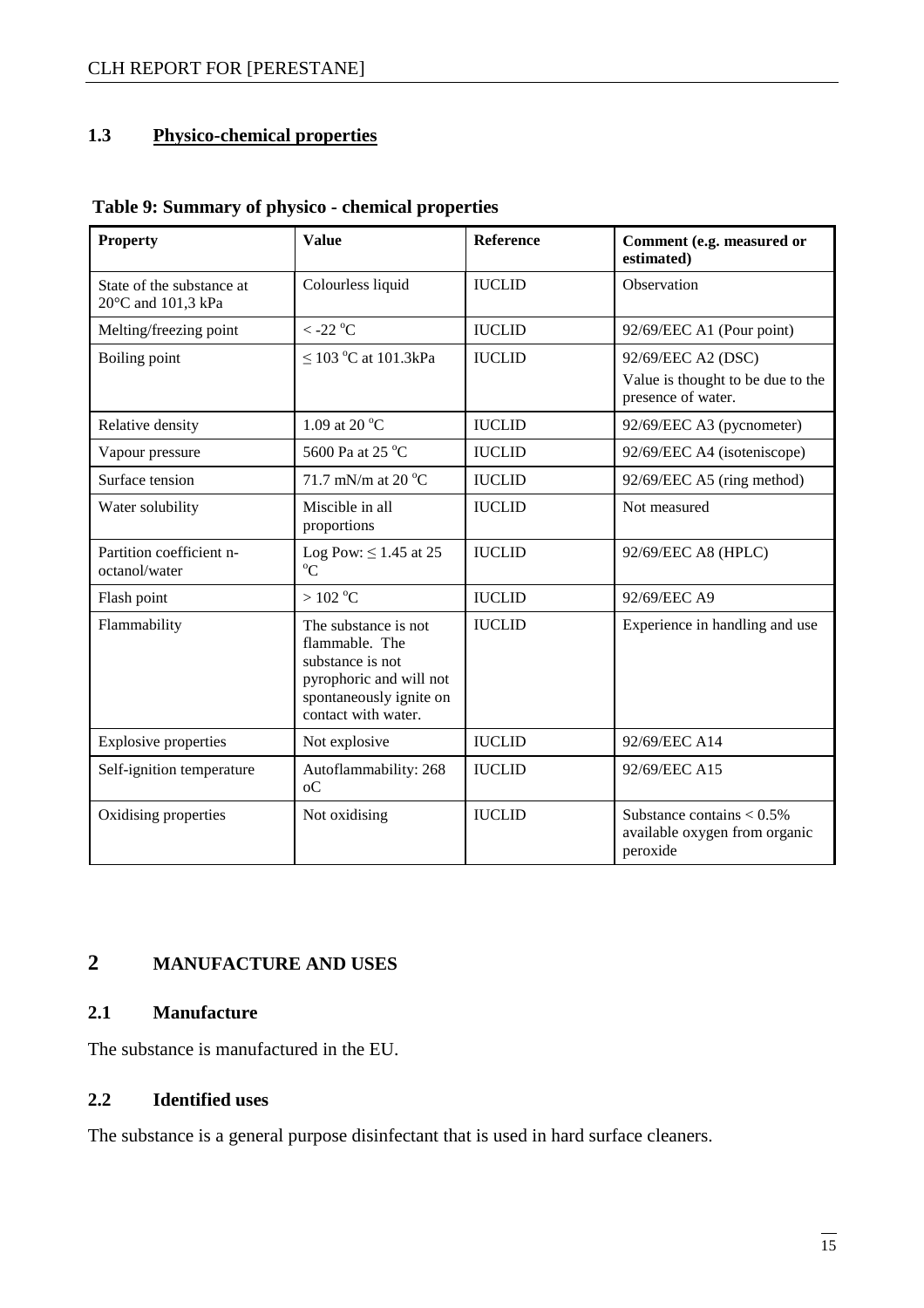#### **3 CLASSIFICATION FOR PHYSICO-CHEMICAL PROPERTIES**

#### **3.1.1 Summary and discussion of**

- **3.1.2 Comparison with criteria**
- **3.1.3 Conclusions on classification and labelling**

The classification for physico-chemical properties is not considered in this dossier.

#### **4 HUMAN HEALTH HAZARD ASSESSMENT**

- **4.1 Toxicokinetics (absorption, metabolism, distribution and elimination)**
- **4.1.1 Non-human information**
- **4.1.2 Human information**
- **4.1.3 Summary and discussion on Toxicokinetics**

Not relevant for this dossier.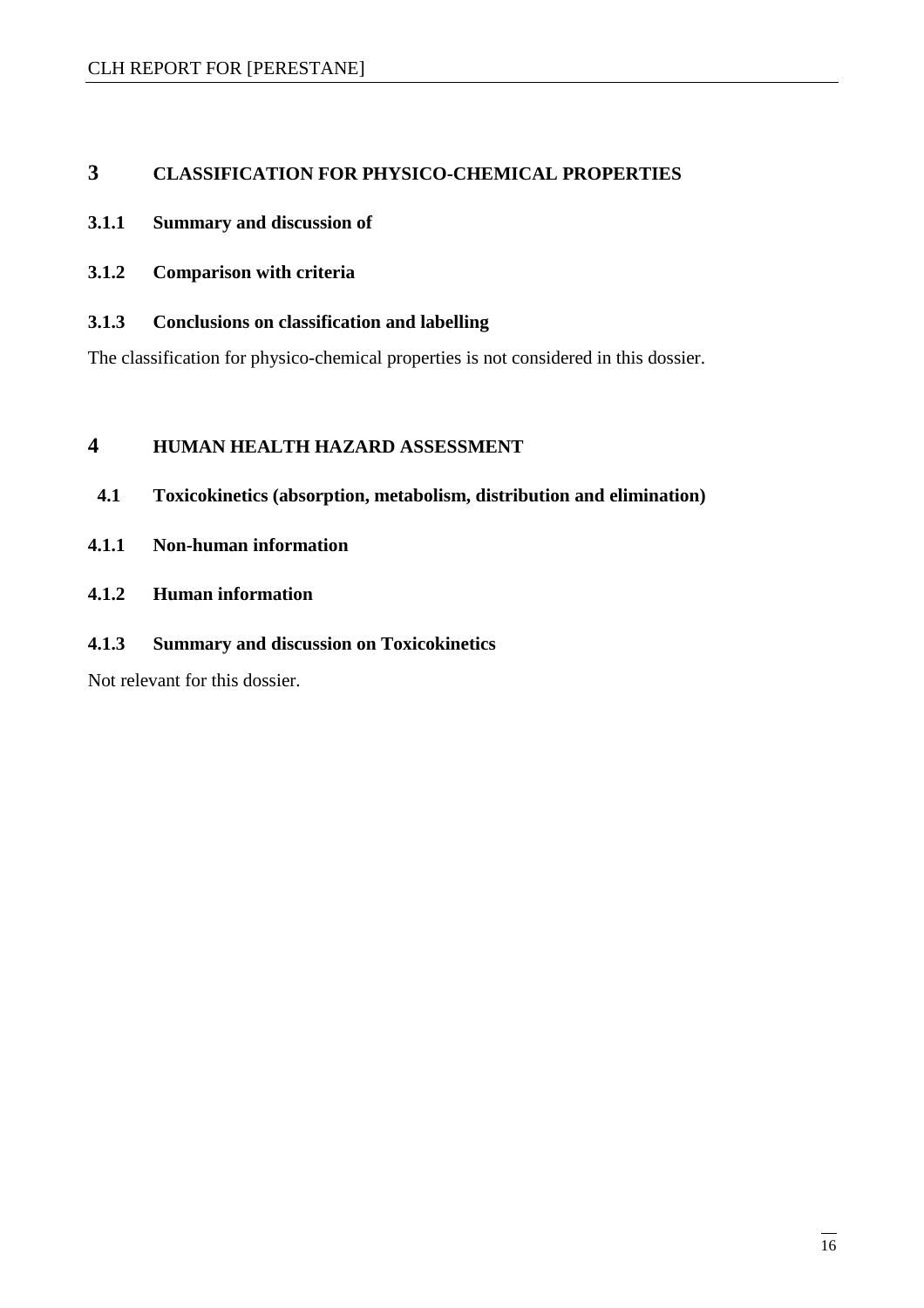#### **4.2 Acute toxicity**

#### **4.2.1 Non-human information**

#### **4.2.1.1 Acute toxicity: oral**

| <b>Species</b>     | LD50           | <b>Observations and remarks</b>          |
|--------------------|----------------|------------------------------------------|
| Rat                | $>$ 2000 mg/kg | No adverse effects or signs of toxicity. |
| $3$ /sex/group     |                |                                          |
| 200 and 2000 mg/kg |                |                                          |
| OECD 473           |                |                                          |
| IUCLID $7.2.1$     |                |                                          |

#### **4.2.1.2 Acute toxicity: inhalation**

No data are available.

#### **4.2.1.3 Acute toxicity: dermal**

| <b>Species</b>       | <b>LD50</b>    | <b>Observations and remarks</b>                                                                       |
|----------------------|----------------|-------------------------------------------------------------------------------------------------------|
| Rat                  | $>$ 2000 mg/kg | Signs of skin irritation included very slight<br>erythema, light brown discoloration of the           |
| $5/\text{sex/group}$ |                | epidermis, desquamation, crust formation, small<br>superficial scattered scabs and haemorrhage of the |
| $2000 \text{ mg/kg}$ |                | dermal capillaries. Treatment sites appeared<br>normal five to seven days after dosing.               |
| <b>OECD 402</b>      |                |                                                                                                       |
| IUCLID $7.2.3$       |                |                                                                                                       |

#### **4.2.1.4 Acute toxicity: other routes**

No data are available.

#### **4.2.2 Human information**

No human data are available on perestane itself. However, methanol is a known constituent in the substance and can be present at a concentration of between  $\geq$  3% and  $\lt$  10%. Methanol is listed in Annex VI of CLP and is classified with T; R23/24/25-39/23/24/25. The acute toxicity of methanol in humans and primates is clearly different to that in non-primates. Humans are more susceptible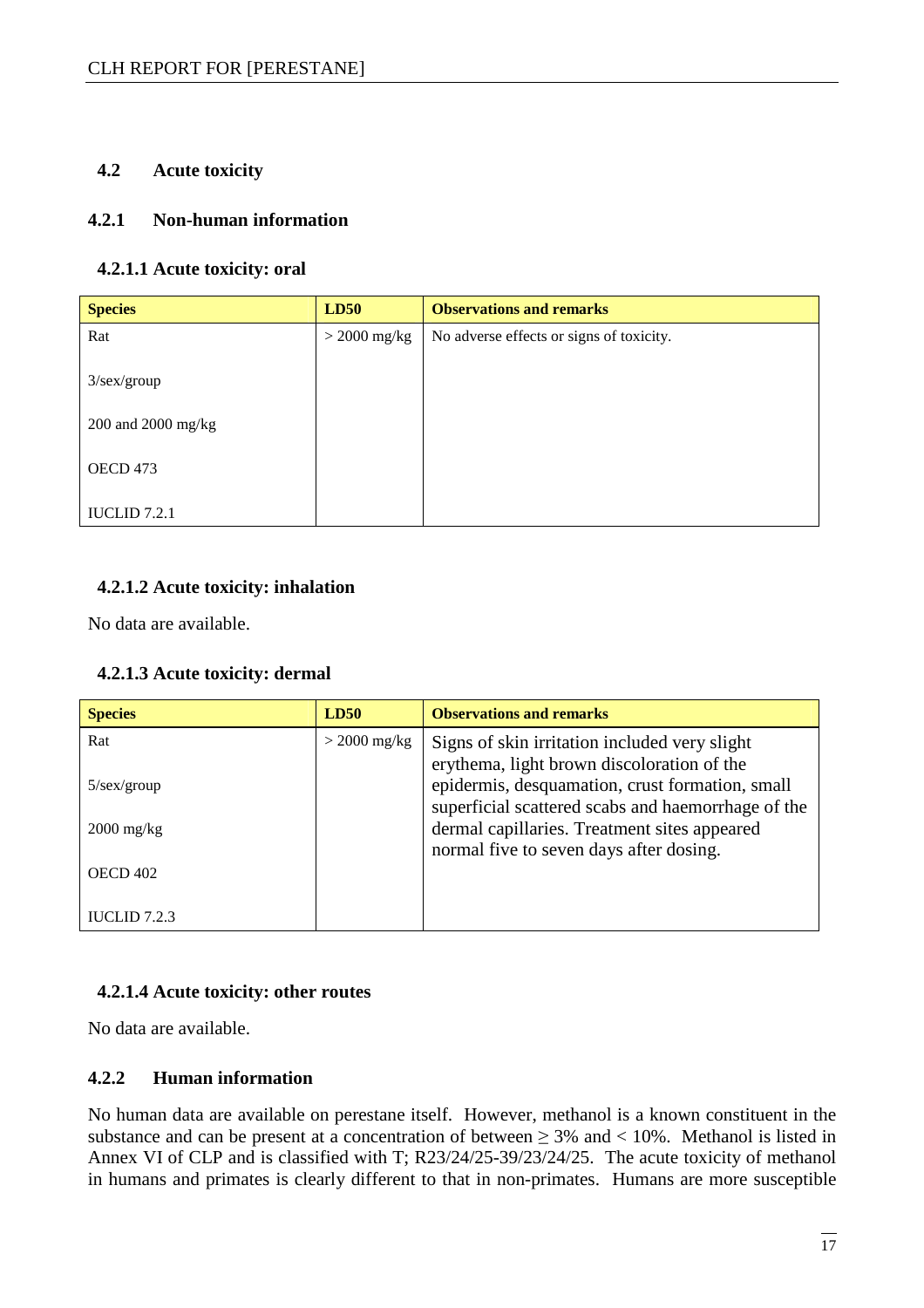due to differences in metabolism, in particular the production of formic acid and the consequent metabolic acidosis. The classification for potential irreversible effects following a single exposure (R39/23/24/25) is also justified due to evidence of permanent visual loss in humans. Since the classification for the acute toxicity of methanol is based on adequate, reliable and representative human data, a substance or preparation containing methanol as a component, impurity or additive should be classified accordingly even though animal data (non-primate) on that substance or preparation are available.

#### **4.2.3 Summary and discussion of acute toxicity**

This proposal does not address the acute toxicity classification. However, please note that methanol is currently listed on Annex VI of CLP and is classified with T; R23/24/25. However it has a specific concentration limit such that at concentrations of  $\geq$  3% and < 10% this changes to Xn; R20/21/22

#### **4.2.4 Comparison with criteria**

#### **4.2.5 Conclusions on classification and labelling**

**4.3 Specific target organ toxicity – single exposure (STOT SE)** 

#### **4.3.1 Summary and discussion of Specific target organ toxicity – single exposure**

The available animal data on perestane do not indicate that classification for STOT-SE is applicable. However, perestane contains methanol at concentrations of  $> 3\%$  and  $< 10\%$ . Methanol is listed on Annex VI of CLP with a specific concentration limit such that when present at concentrations of  $\geq$  3% but < 10% it should be classified with STOT-SE 2 H371 under CLP (or R68/20/21/22 under DSD) due to evidence of permanent visual loss in humans.

#### **4.3.2 Comparison with criteria**

Methanol is listed in Annex VI of CLP and at concentrations of  $\geq$  3% but < 10% it should be classified with STOT-SE 2 H371 under CLP or R68/20/21/22 under DSD due to evidence of permanent visual loss in humans. Therefore perestane, which contains methanol in such a concentration, should be classified accordingly.

#### **4.3.3 Conclusions on classification and labelling**

CLP: STOT-SE 2 H371 – May cause damage to organs

DSD: Xn R68/R20/21/22

#### **4.4 Irritation**

#### **4.4.1 Skin irritation**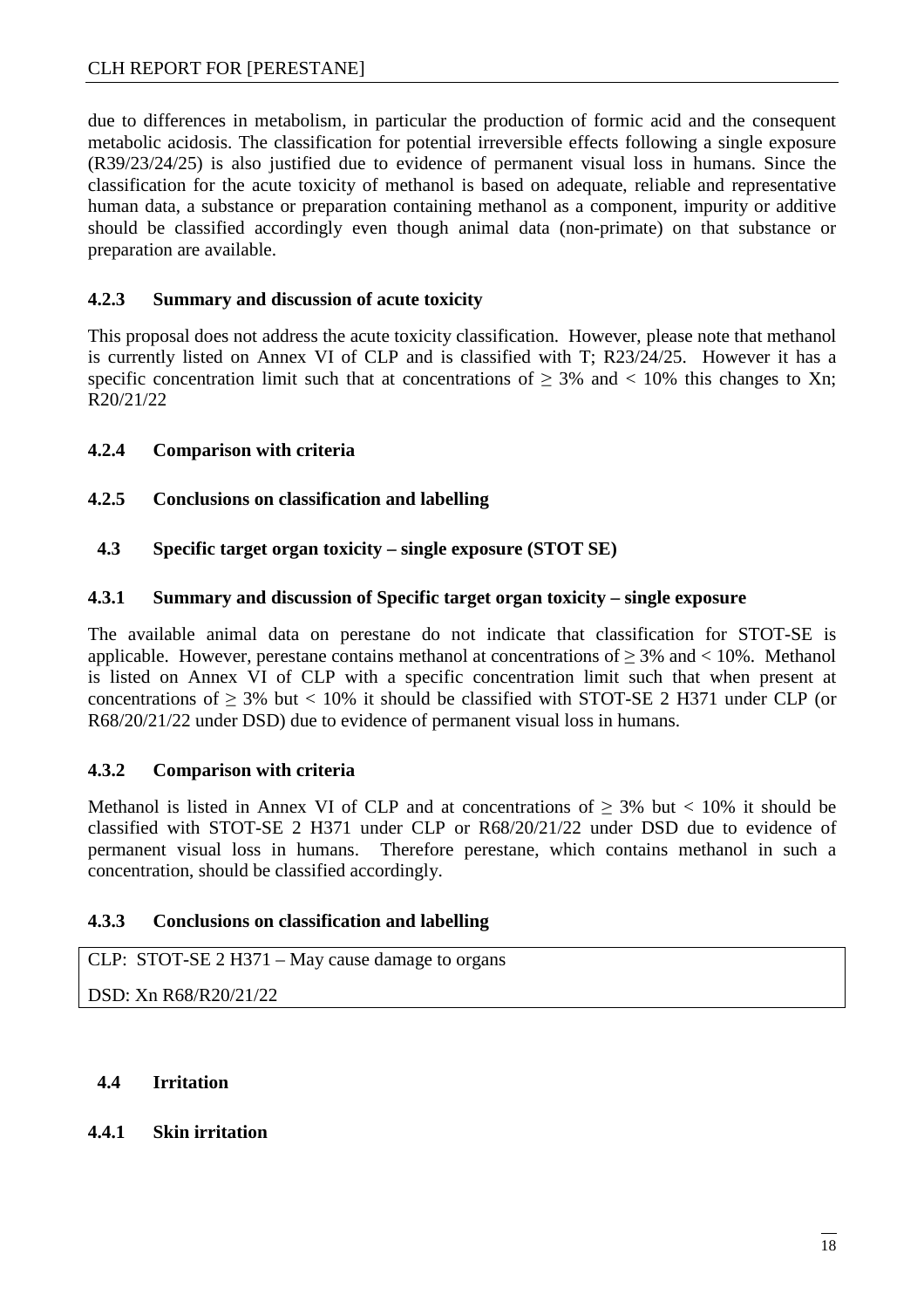#### **4.4.1.1 Non-human information**

#### **4.4.1.2 Human information**

#### **4.4.1.3 Summary and discussion of skin irritation**

#### **4.4.1.4 Comparison with criteria**

#### **4.4.1.5 Conclusions on classification and labelling**

This proposal does not address the classification for skin irritation.

#### **4.4.2 Eye irritation**

#### **4.4.2.1 Non-human information**

#### **4.4.2.2 Human information**

#### **4.4.2.3 Summary and discussion of eye irritation**

#### **4.4.2.4 Comparison with criteria**

#### **4.4.2.5 Conclusions on classification and labelling**

This proposal does not address the classification for eye irritation.

#### **4.4.3 Respiratory tract irritation**

#### **4.4.3.1 Non-human information**

#### **4.4.3.2 Human information**

#### **4.4.3.3 Summary and discussion of respiratory tract irritation**

#### **4.4.3.4 Comparison with criteria**

#### **4.4.3.5 Conclusions on classification and labelling**

This proposal does not address the classification for respiratory tract irritation.

#### **4.5 Corrosivity**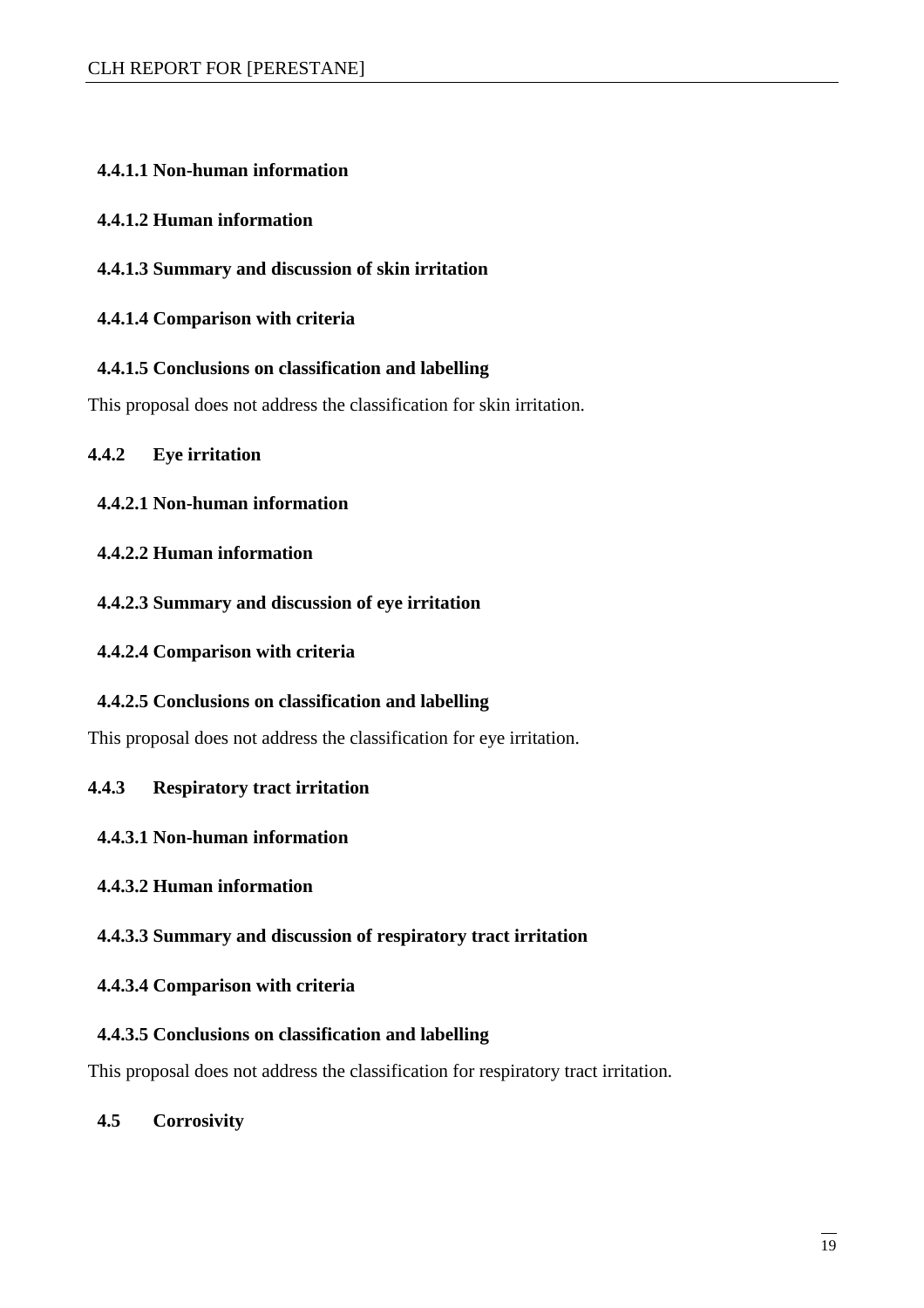| 4.5.1 | <b>Non-human information</b> |
|-------|------------------------------|
|       |                              |

- **4.5.2 Human information**
- **4.5.3 Summary and discussion of corrosivity**
- **4.5.4 Comparison with criteria**
- **4.5.5 Conclusions on classification and labelling**

This proposal does not address the classification for corrosivity.

- **4.6 Sensitisation**
- **4.6.1 Skin sensitisation** 
	- **4.6.1.1 Non-human information**
	- **4.6.1.2 Human information**
	- **4.6.1.3 Summary and discussion of skin sensitisation**
- **4.6.1.4 Comparison with criteria**

#### **4.6.1.5 Conclusions on classification and labelling**

This proposal does not address the classification for skin sensitisation.

**4.6.2 Respiratory sensitisation** 

#### **4.6.2.1 Non-human information**

#### **4.6.2.2 Human information**

#### **4.6.2.3 Summary and discussion of respiratory sensitisation**

#### **4.6.2.4 Comparison with criteria**

#### **4.6.2.5 Conclusions on classification and labelling**

This proposal does not address the classification for respiratory tract irritation.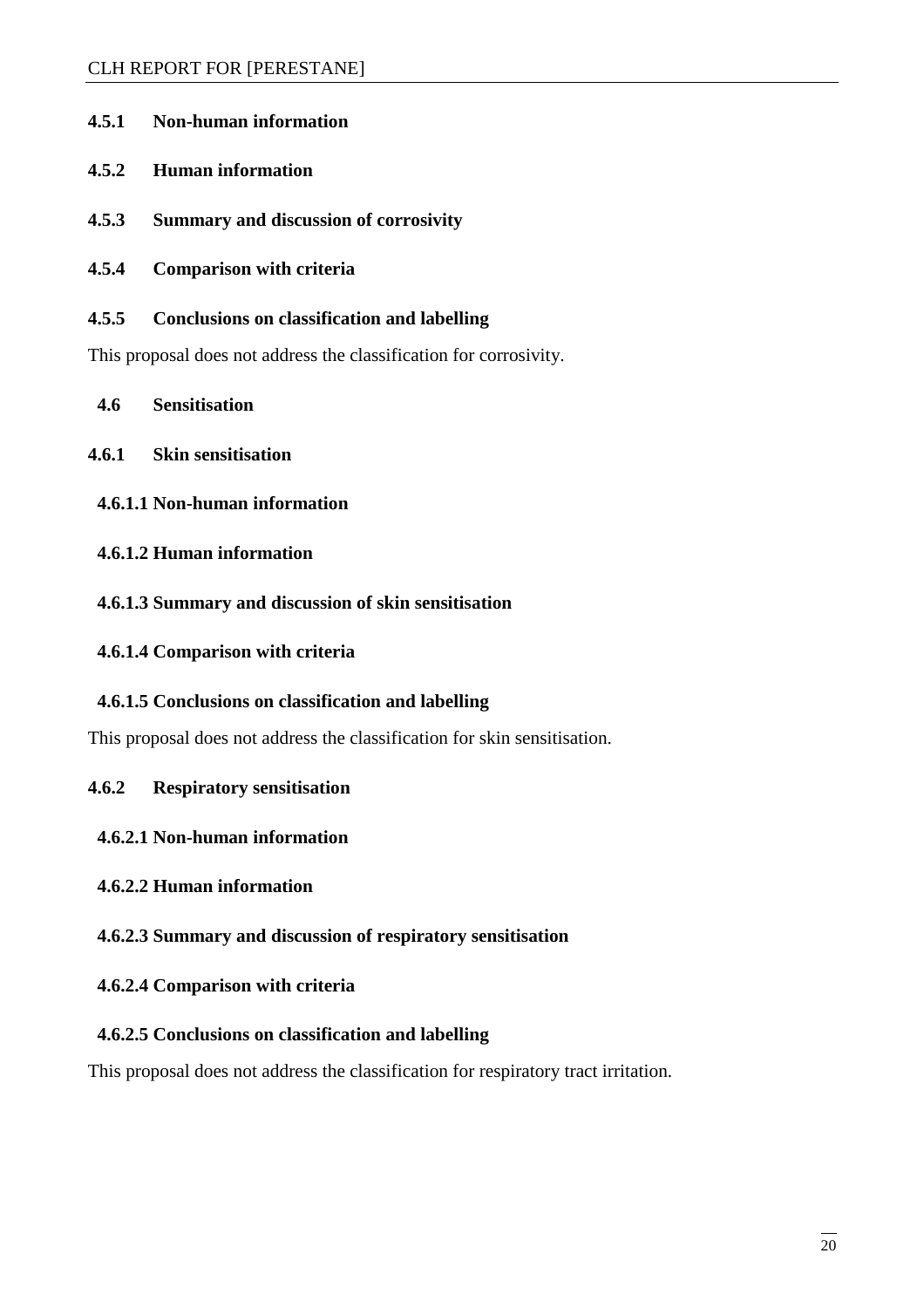- **4.7 Repeated dose toxicity**
- **4.7.1 Non-human information** 
	- **4.7.1.1 Repeated dose toxicity: oral**
	- **4.7.1.2 Repeated dose toxicity: inhalation**
	- **4.7.1.3 Repeated dose toxicity: dermal**
	- **4.7.1.4 Repeated dose toxicity: other routes**
	- **4.7.1.5 Human information**
	- **4.7.1.6 Other relevant information**
	- **4.7.1.7 Summary and discussion of repeated dose toxicity**
	- **4.7.1.8 Summary and discussion of repeated dose toxicity findings relevant for classification according to DSD**
	- **4.7.1.9 Comparison with criteria of repeated dose toxicity findings relevant for classification according to DSD**
	- **4.7.1.10 Conclusions on classification and labelling of repeated dose toxicity findings relevant for classification according to DSD**
- **4.8 Specific target organ toxicity (CLP Regulation) repeated exposure (STOT RE)**
- **4.8.1 Summary and discussion of repeated dose toxicity findings relevant for classification as STOT RE according to CLP Regulation**
- **4.8.2 Comparison with criteria of repeated dose toxicity findings relevant for classification as STOT RE**
- **4.8.3 Conclusions on classification and labelling of repeated dose toxicity findings relevant for classification as STOT RE**

This proposal does not address the classification repeat dose toxicity.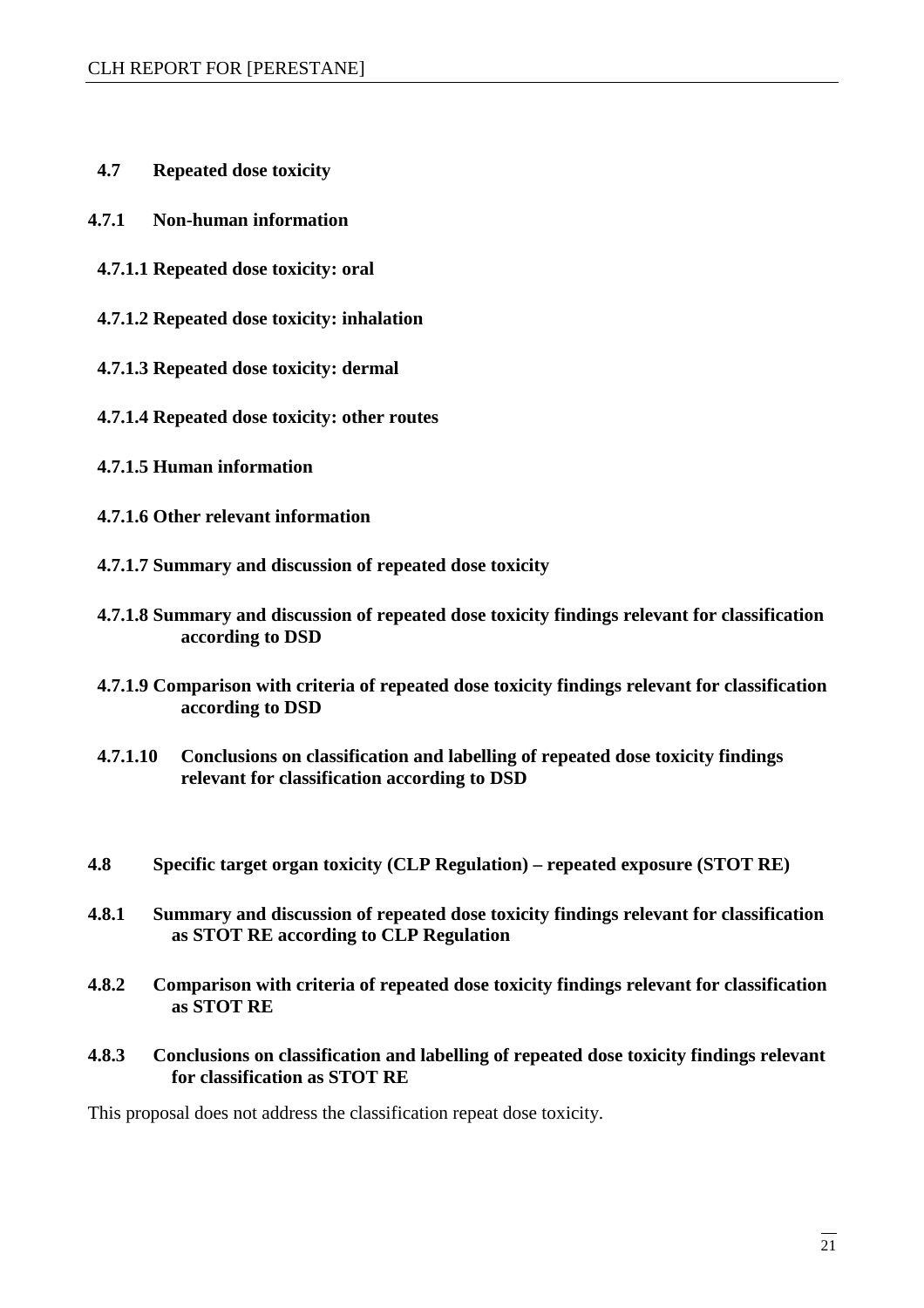## **4.9 Germ cell mutagenicity (Mutagenicity)**

## **Table 18: Summary table of relevant in vitro and in vivo mutagenicity studies**

#### **4.9.1 Non-human information**

#### **4.9.1.1 In vitro data**

| <b>Method</b>                                                                                                         | Organism/Strain                                                           | <b>Concentration</b>                                                                                                                                                              | <b>Result</b>                                                                                                                                                                                                                        |
|-----------------------------------------------------------------------------------------------------------------------|---------------------------------------------------------------------------|-----------------------------------------------------------------------------------------------------------------------------------------------------------------------------------|--------------------------------------------------------------------------------------------------------------------------------------------------------------------------------------------------------------------------------------|
| <b>Bacterial Mutation Assay</b><br>(Ames)<br><b>OECD 471</b><br><b>IUCLID</b> 7.6.1 (1)<br>(Thompson and Bowles 1999) | S. typhimurium (TA1535,<br>TA1537, TA98 and TA100)<br>and E.coli WP2 uvrA | $5-5000 \mu g$ /plate<br>Cytotoxicity at<br>5000 $\mu$ g/plate + S9<br>and at 500<br>$\mu$ g/plate – S9                                                                           | Negative $\pm$ S9<br>metabolic<br>activation                                                                                                                                                                                         |
| Mammalian chromosome<br>aberration test<br>OECD 473<br><b>IUCLID</b> 7.6.1 (2)<br>(Durward and Jenkinson 2001)        | Human lymphocytes                                                         | 625-2500 µg/ml<br>Cytotoxicity at<br>$>2500 \mu g/ml + S9$<br>and $1875 \mu g/ml -$<br>S <sub>9</sub>                                                                             | Negative $\pm$<br>metabolic<br>activation                                                                                                                                                                                            |
| Mammalian cell gene mutation<br>test<br>OECD <sub>476</sub><br><b>IUCLID</b> 7.6.1 (3)<br>(Durward 2001)              | L5178Y TK $+/-$ mouse<br>lymphoma cells                                   | $160-2560 \mu g/ml +$<br>Metabolic<br>activation.<br>Cytotoxicity at<br>$>2500 \mu g/ml$<br>$5 - 160 \mu g/ml -$<br>Metabolic<br>activation.<br>Cytotoxicity at<br>$160 \mu g/ml$ | Positive $\pm$<br>metabolic<br>activation<br>The response<br>was more<br>pronounced in<br>the absence of<br>metabolic<br>activation. The<br>increase in<br>mutant<br>frequency was<br>primarily due to<br>small colony<br>formation. |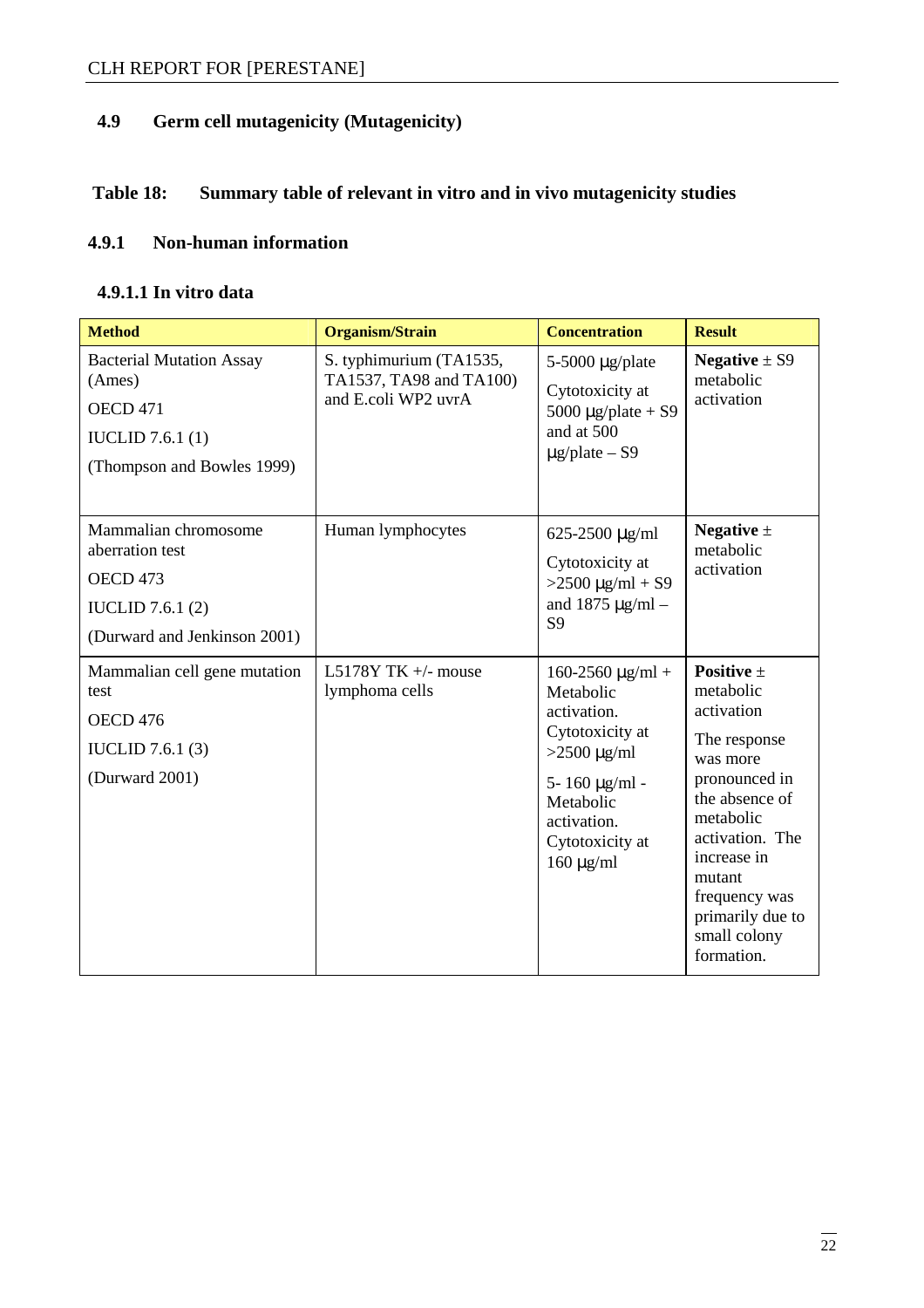#### **4.9.1.2 In vivo data**

| <b>Method</b>                                                                                | Organism/St<br>rain                                  | <b>Concentration</b>                                                                                                                                          | <b>Result</b>                                                                                                                                                                               |
|----------------------------------------------------------------------------------------------|------------------------------------------------------|---------------------------------------------------------------------------------------------------------------------------------------------------------------|---------------------------------------------------------------------------------------------------------------------------------------------------------------------------------------------|
| Mouse Micronucleus Test<br>OECD 474<br><b>IUCLID</b> 7.6.2 $(1)$<br>(Durward and Nolan 2002) | Mouse CD-1<br>(7)<br>males/group)                    | $0,500, 1000$ and<br>$2000$ mg/kg<br>Oral in water<br>Sacrifice times<br>24 hours for all<br>doses and 48<br>hours for $(0 \text{ and } 0)$<br>$2000$ mg/kg). | <b>Negative</b><br>Clinical signs observed at the top<br>dose included hunched posture,<br>lethargy and decreased respiratory<br>rate. However there was no effect<br>on the PCE/NCE ratio. |
| Liver Unscheduled DNA Synthesis<br><b>OECD 486</b><br>IUCLID $7.6.2(2)$<br>(Durward 2002)    | Rat<br>4 males/group<br>(6 in negative)<br>controls) | $0,666.7$ and<br>$2000$ mg/kg                                                                                                                                 | <b>Negative</b>                                                                                                                                                                             |

Positive and negative controls produced the expected results.

#### **4.9.2 Human information**

None.

#### **4.9.3 Other relevant information**

None.

#### **4.9.4 Summary and discussion of mutagenicity**

Three standard *in vitro* studies have been performed on perestane. There was no evidence of genotoxicity in the Ames test or in the mammalian cell chromosome aberration test. However, a positive result was observed in a mammalian cell gene mutation test both with and without metabolic activation.

An *in vivo* liver UDS assay and a mouse micronucleus study were also conducted on perestane. A negative result was obtained in both studies.

#### **4.9.5 Comparison with criteria**

Substances are classified in Category 2 for germ cell mutagenicity when they cause concern owing to the possibility that they may induce heritable mutations in the germ cells of humans, but insufficient evidence is available to place them in Category 1A or 1B. Classification in Category 2 is based on positive evidence obtained from experiments in mammals and/or, in some cases, from *in vitro* experiments. Such evidence is obtained from somatic cell mutagenicity tests *in vivo* in mammals or other in vivo somatic cell genotoxicity tests which are supported by positive results in *in vitro* mutagenicity assays.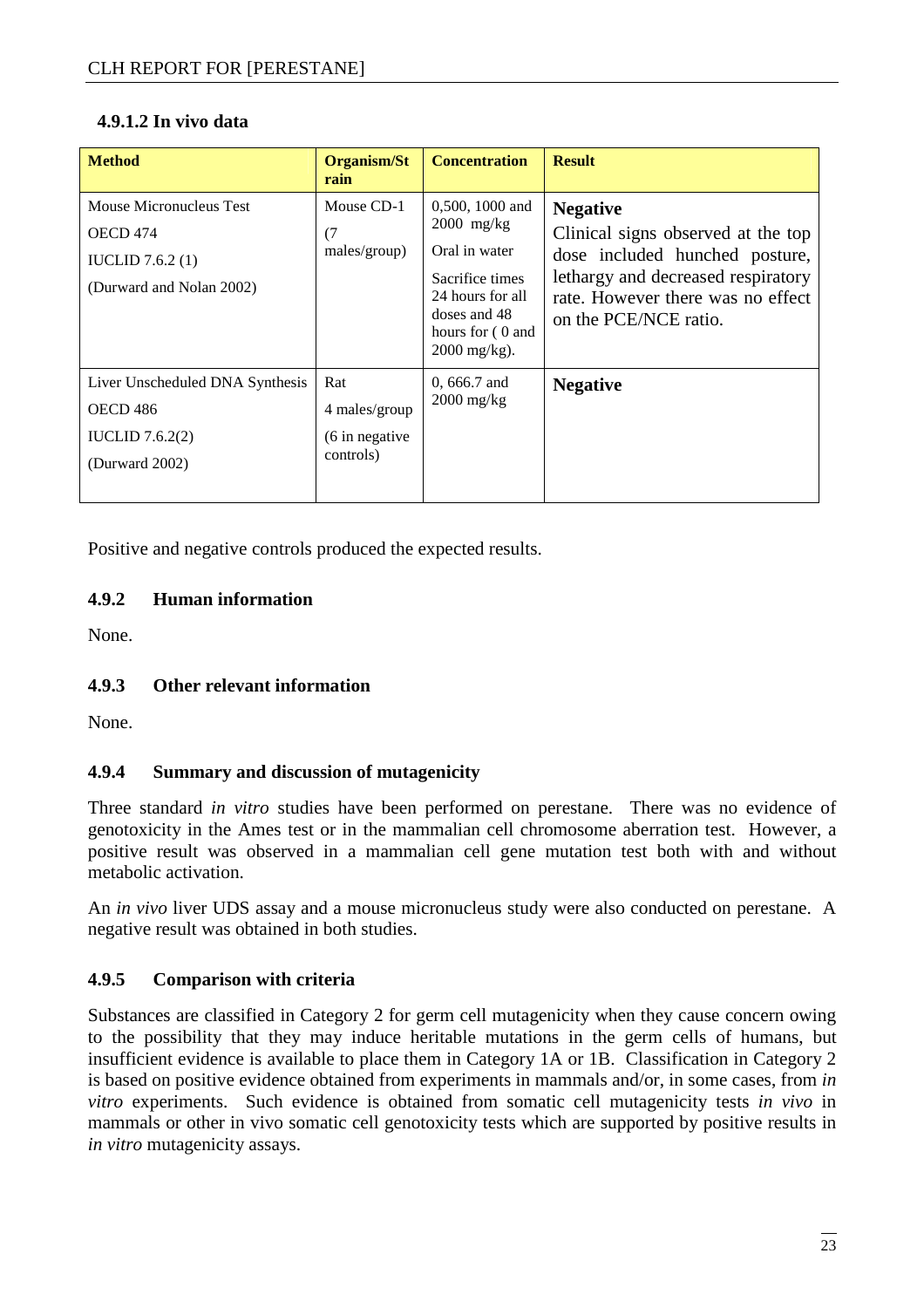#### CLH REPORT FOR [PERESTANE]

An *in vivo* mouse micronucleus assay conducted on perestane at concentrations up to 2000mg/kg was negative. In addition, an *in vivo* rat liver UDS assay also gave a negative response. Therefore, based on these results, there is no positive evidence from *in vivo* somatic cell mutagenicity or genotoxicity tests. A positive result was obtained in an *in vitro* mammalian cell gene mutation test only.

#### **4.9.6 Conclusions on classification and labelling**

In conclusion, as a positive result was only obtained in one *in vitro* study and a negative result was obtained in two other *in vitro* studies and in two *in vivo* studies, the available data on perestane do not meet the criteria for classification with Muta 2 H341 under CLP or with Muta Cat 3 R68 under DSD.

Classification under CLP: No classification based on available data Classification under DSD: No classification based on available data

#### **4.10 Carcinogenicity**

#### **4.10.1 Non-human information**

- **4.10.1.1 Carcinogenicity: oral**
- **4.10.1.2 Carcinogenicity: inhalation**
- **4.10.1.3 Carcinogenicity: dermal**
- **4.10.2 Human information**
- **4.10.3 Other relevant information**
- **4.10.4 Summary and discussion of carcinogenicity**
- **4.10.5 Comparison with criteria**
- **4.10.6 Conclusions on classification and labelling**

This proposal does not address the classification for carcinogenicity.

**4.11 Toxicity for reproduction**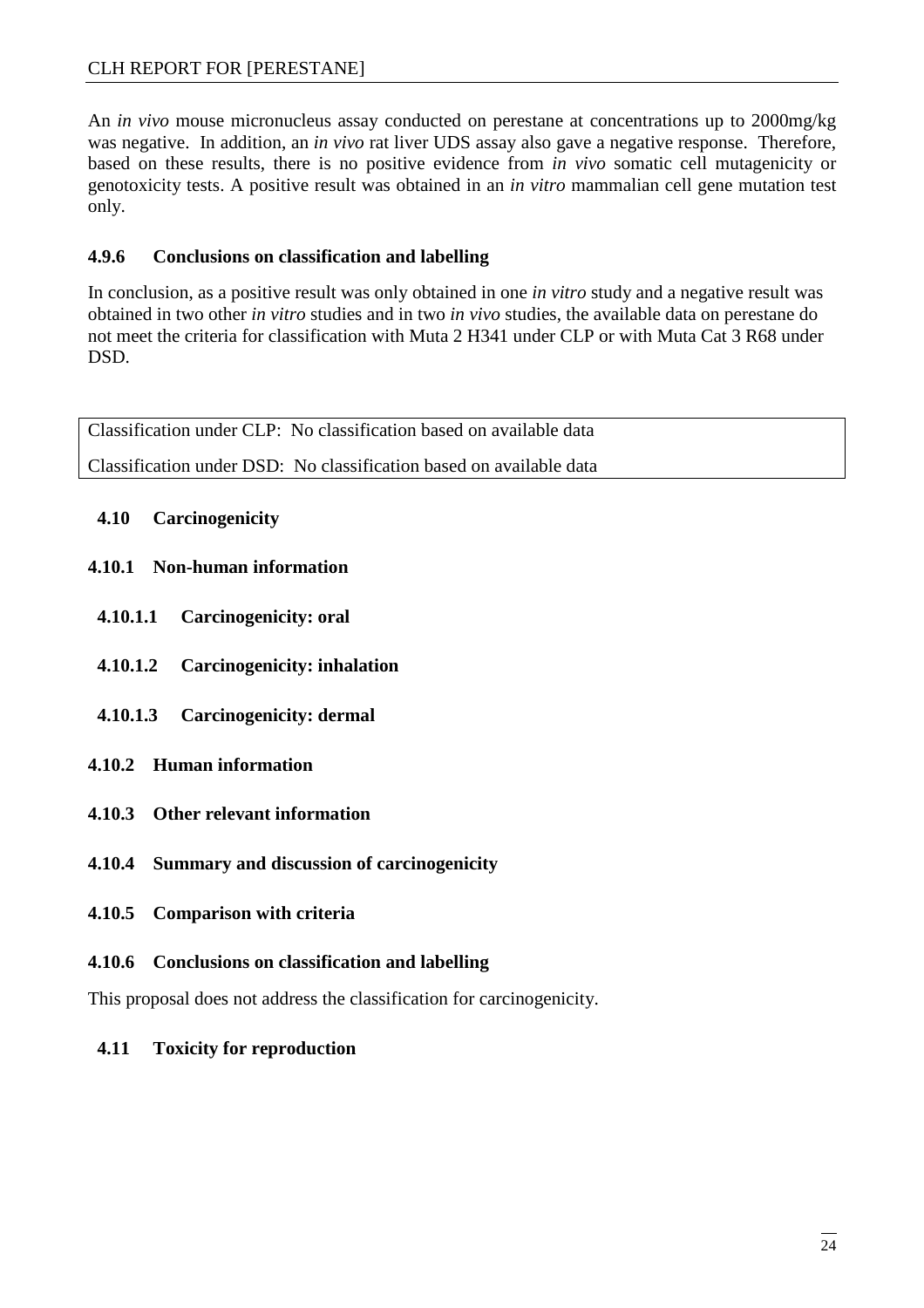- **4.11.1 Effects on fertility** 
	- **4.11.1.1 Non-human information**
	- **4.11.1.2 Human information**
- **4.11.2 Developmental toxicity**
- **4.11.2.1 Non-human information**
- **4.11.2.2 Human information**
- **4.11.3 Other relevant information**
- **4.11.4 Summary and discussion of reproductive toxicity**
- **4.11.5 Comparison with criteria**
- **4.11.6 Conclusions on classification and labelling**

This proposal does not address the classification for reproductive toxicity.

- **4.12 Other effects**
- **4.12.1 Non-human information** 
	- **4.12.1.1 Neurotoxicity**
	- **4.12.1.2 Immunotoxicity**
	- **4.12.1.3 Specific investigations: other studies**
- **4.12.1.4 Human information**
- **4.12.2 Summary and discussion**
- **4.12.3 Comparison with criteria**

#### **4.12.4 Conclusions on classification and labelling**

This is not considered in this proposal.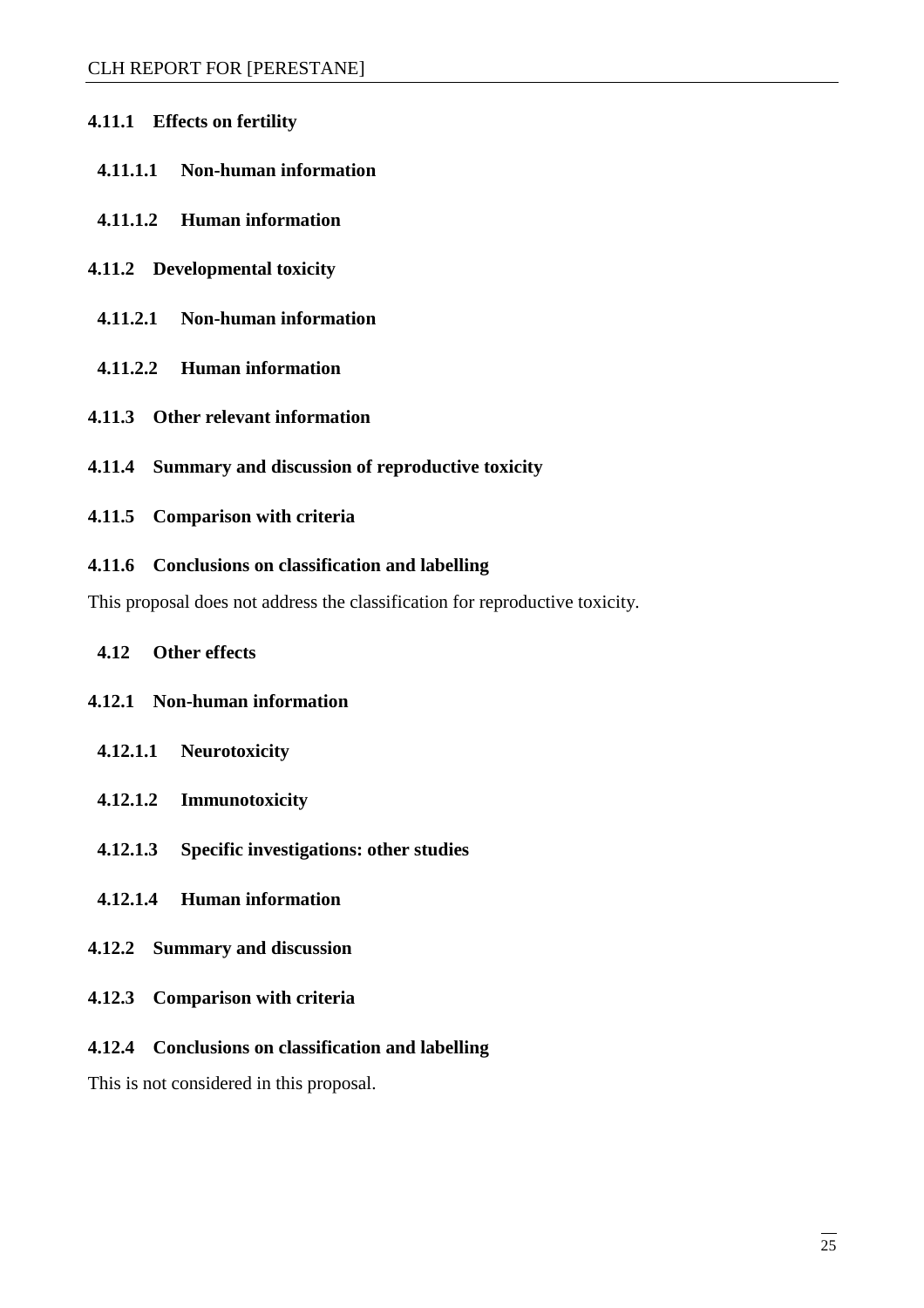## **5 ENVIRONMENTAL HAZARD ASSESSMENT**

The environmental classification is not considered in this proposal.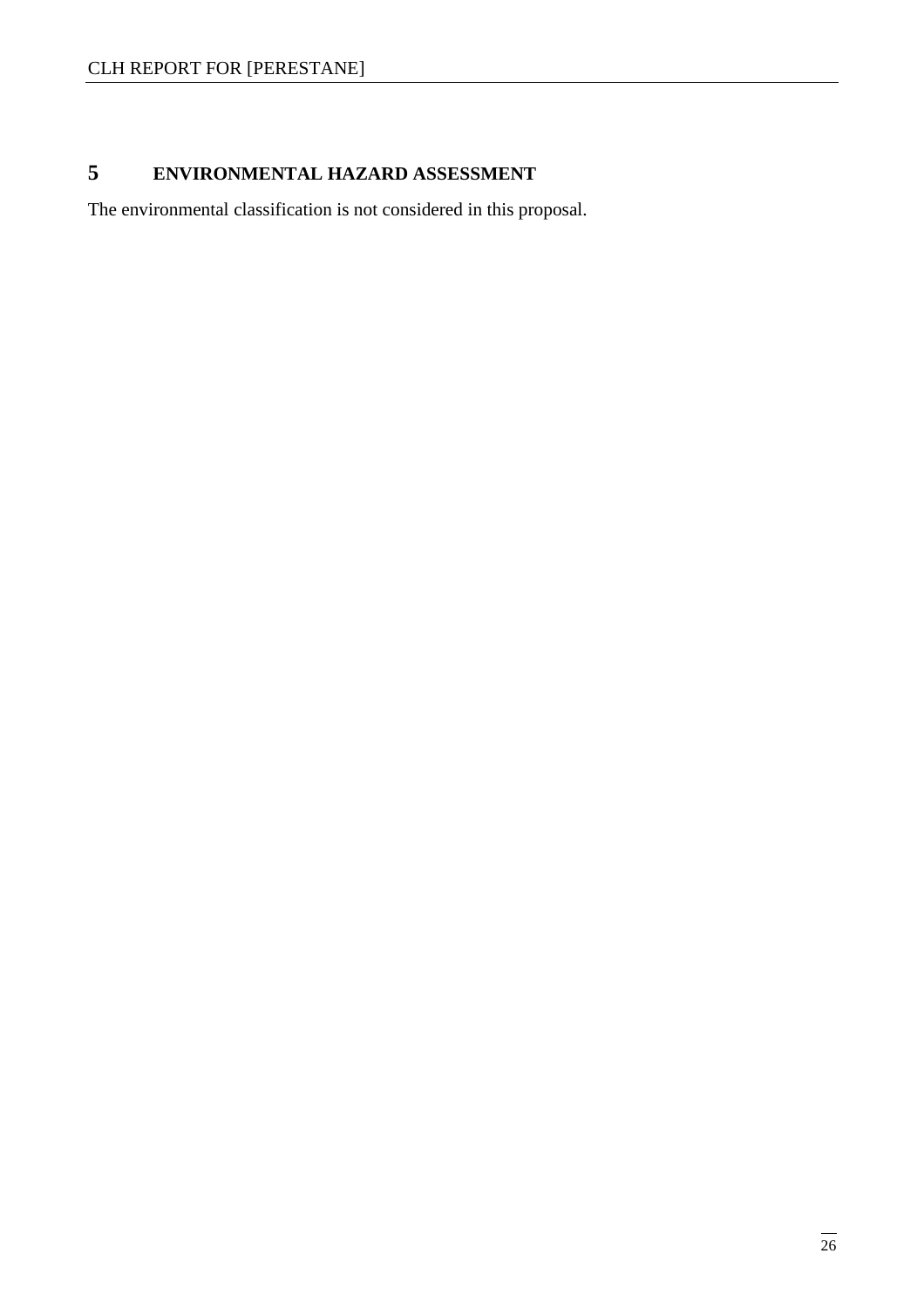# **6 OTHER INFORMATION**

No other information is available to support this proposal.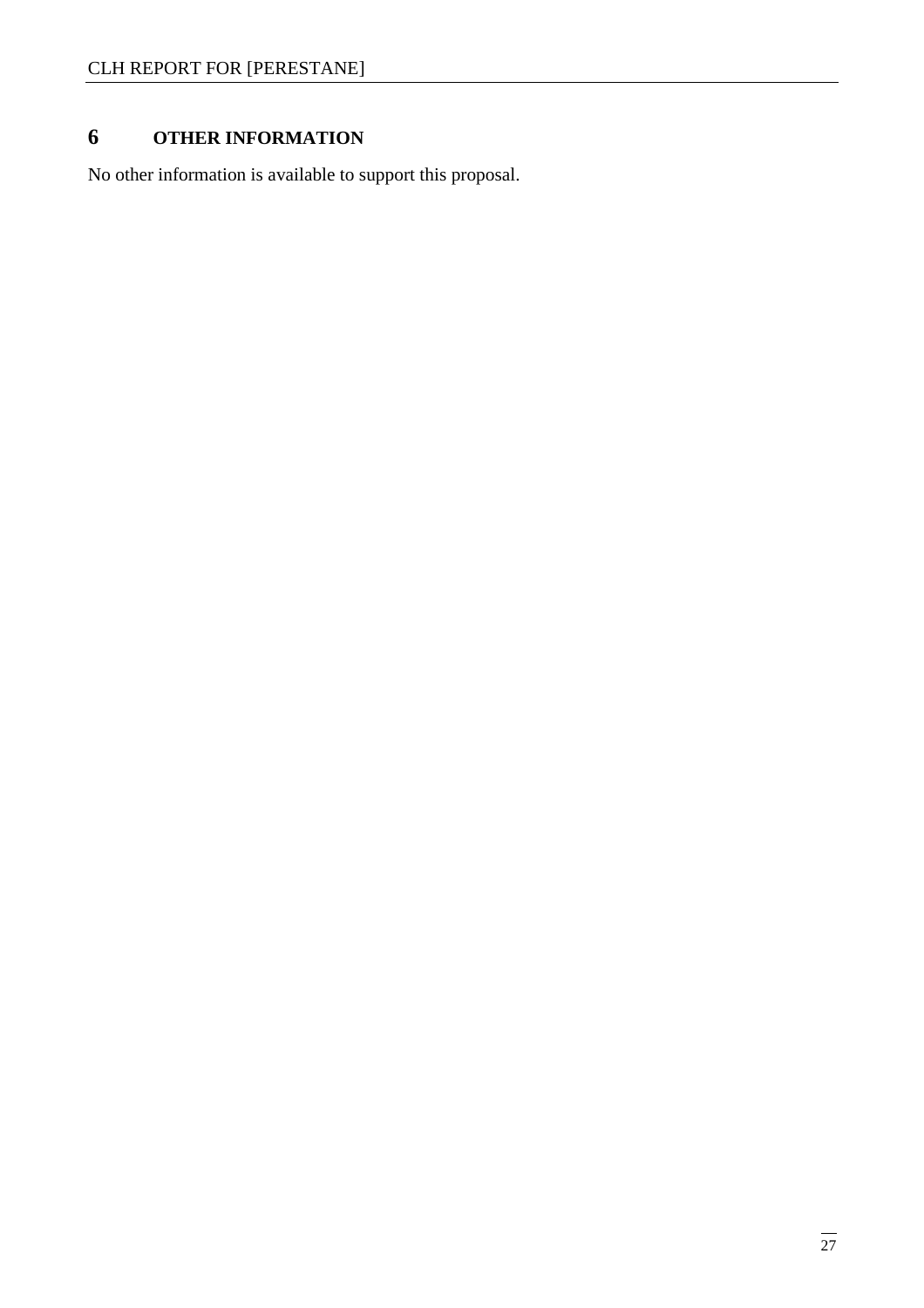## **7 REFERENCES**

Reference should be made the dataset presented in the IUCLID.